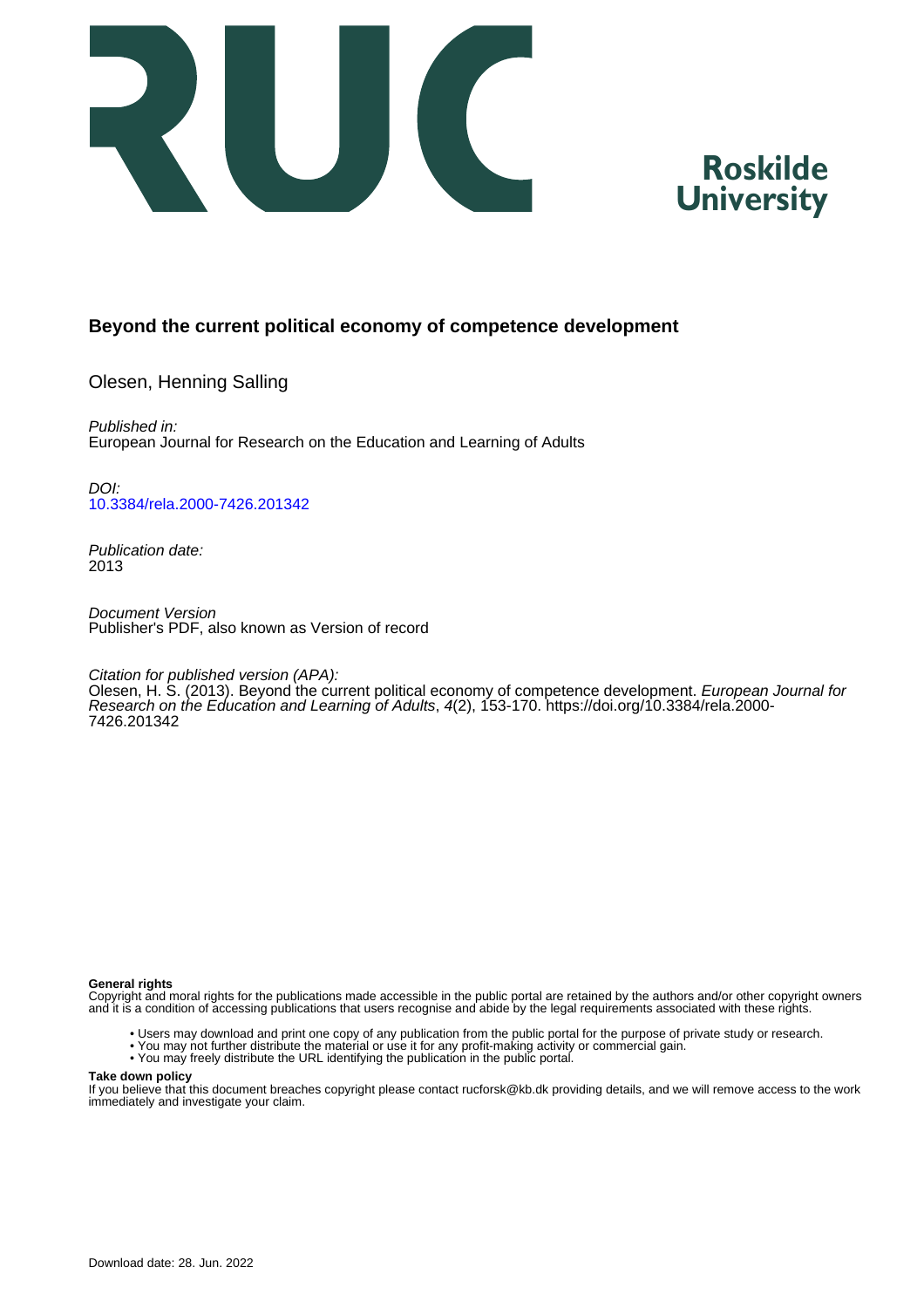European Journal for Research on the Education and Learning of Adults, Vol.4, No.2, 2013, pp. 153-170

# Beyond the current political economy of competence development

Henning Salling Olesen Roskilde University, Denmark (hso@ruc.dk)

# Abstract

*Competence is a concept imported into the adult and continuing education arena from the psychological terminology of human resource development in work organizations. It*  has been elevated to a societal and political level as part of a new discursive regime. *This article points out the significance of the particular circumstances in which the competence discourse has emerged, and argues for its critical investigation within a Marxist framework. A new discourse of learning and competence reflects a new material dependency of capital(ism) on the concrete quality of work and workers, requiring a total program of learning for work. This opens a new arena of political struggle over the direction of learning processes and the participation of workers in work and society. The socio-economic realities and a new understanding of the interrelationship between knowledge, skills, learning and practice central to the competence concept, raises a potential issue about the role of work and the living*  worker in a capitalist economy. This requires a re-development of the notion of *economy based in the value and interest of working people, and enabled by the full development of the competences of the workers themselves. A notion of the "political economy of working people" is proposed as a framework for investigating the potentials of competence development for enhanced democracy*.

Keywords: competence; qualification; subjectivity; profession; political economy of working people

## Introduction

The notion of competence has flooded political, educational as well as academic discourses on adult education and adult learning since the middle of 1990s. It is a psychological term, imported from discourses of human resource development in work organizations, and elevated to a societal and political level. It is part of a cluster of new policy concepts of learning and educational practice. In this sense there is a competence regime emerging. The reception of this competence discourse and regime in the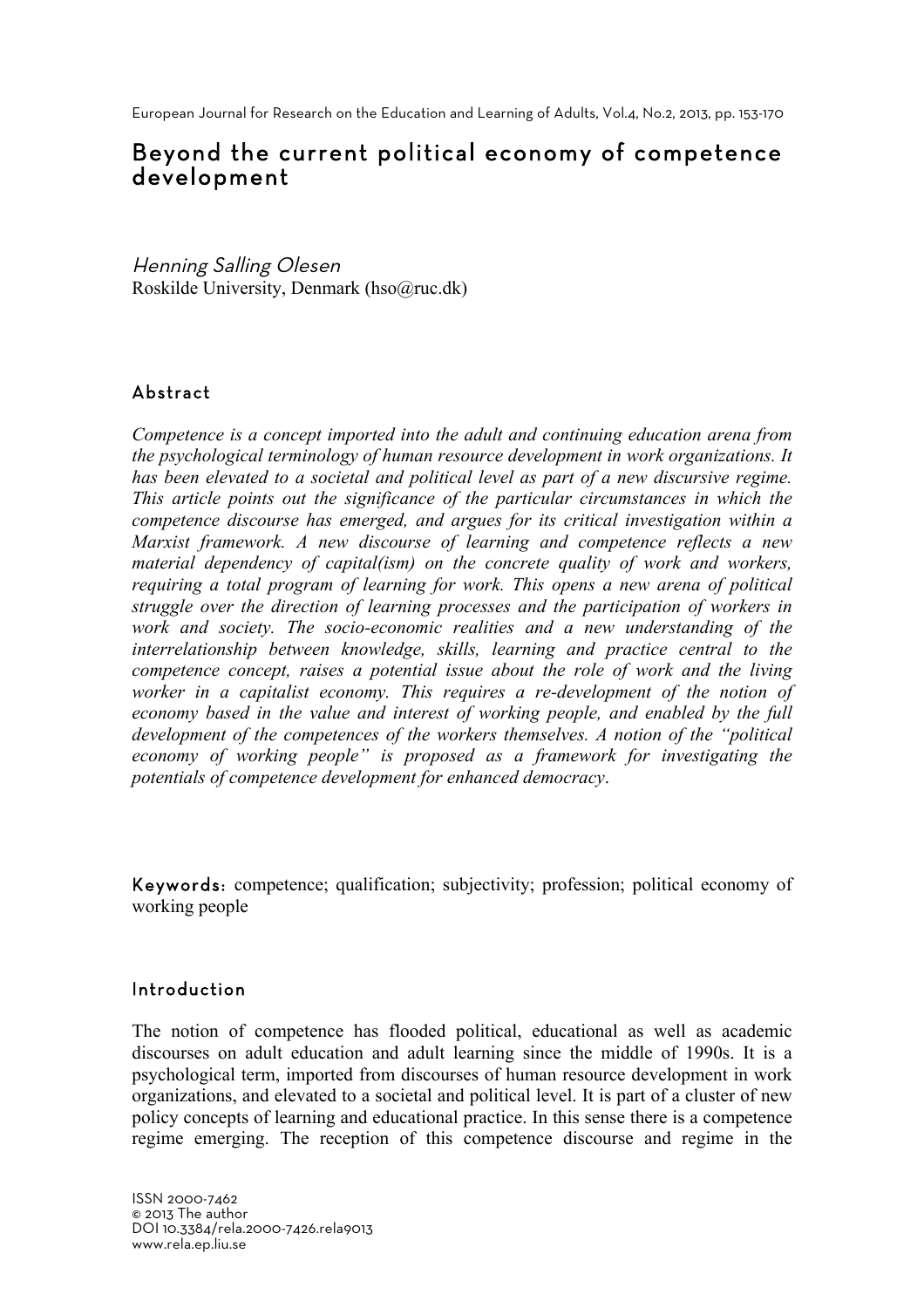#### [154] Henning Salling Olesen

educational professions and institutions has been uncomfortable, and mainly led to a critique of the power of this discourse, questioning its consistency and pointing out its building through power relations. But a discourse shift is often also a symptom of emerging problems and new issues.

In its historical context the introduction of the notion of competence can be seen as a reaction to the increasing separation of knowledge and school based learning from the subjective horizons of work and social life. Seen in this context this discourse may reflect a desire for a new and comprehensive control of subjectivity, by extending prevailing societal rationales of work and employment to all spheres of life. But the material background and implications of this notion of competence may simultaneously be productive for investigating and reflecting on the potentials of a competent workforce.

Competence development may be instrumental in increased exploitation, but also a vehicle for autonomy and democracy. This article points out the significance of the particular circumstances in which the competence discourse has emerged, and argues for a critical investigation of it within a Marxist framework. Contemporary developments in the labour process remind us about the dual nature of work, as an exchange of commodities and the living activity of people, in changing "naturalized" societal relations. The new discourse of learning and competence reflects a new material dependency of capital(ism) on the concrete quality of work and workers. On the one hand this circumstance implies a total program of learning for work, which is inferred not only for education and learning but also everyday life- a new level of (capitalist) economy, subordinating people to conditions of paid work. On the other hand, this request for competence development in which the subjectivity of working people occupies an important role, constitutes a new arena of political struggle over the directions of learning processes and the range of subjectivities required for the participation of workers in work and in society. Looking for empowerment potential, rather than the risks of a more and more penetrating control, requires re-developing a notion of economy, based in the value and interest of working people and enabled by the full development of the competences of the workers themselves. A notion of the 'political economy of working people' is proposed as a framework for investigating the potentials of competence development for enhanced democracy.

The use of a concept of competence from human resource development to refer to the practical implementation of knowledge and skills was connected with the operational development of tools meeting political and economic desires to measure and compare educational performance internationally. Through its application within a discourse of governance and international competition, the concept of competence was translated from the organizational psychological terminology of a relatively limited sphere of business leaders and developers, to that of socio-economics. In a short time this discourse came to determine how in political-bureaucratic systems and later in public debate it was legitimate to talk about what people are capable of and how they achieve this capability. In education and the teaching professions, this discourse has broadly been seen as a "hostile takeover" of rationality in the educational system. More generally it has been seen as an attempt to colonize ever-greater areas of our lives within an economic framework and requirement for one's entire personality to be available for work. This show of force by economic political systems corresponds only too well with our more general everyday experience of demands for competence development, from morning to evening, our whole life through—with ubiquitous work, individual competition and the constant efforts of companies and organizations to create corporate identity.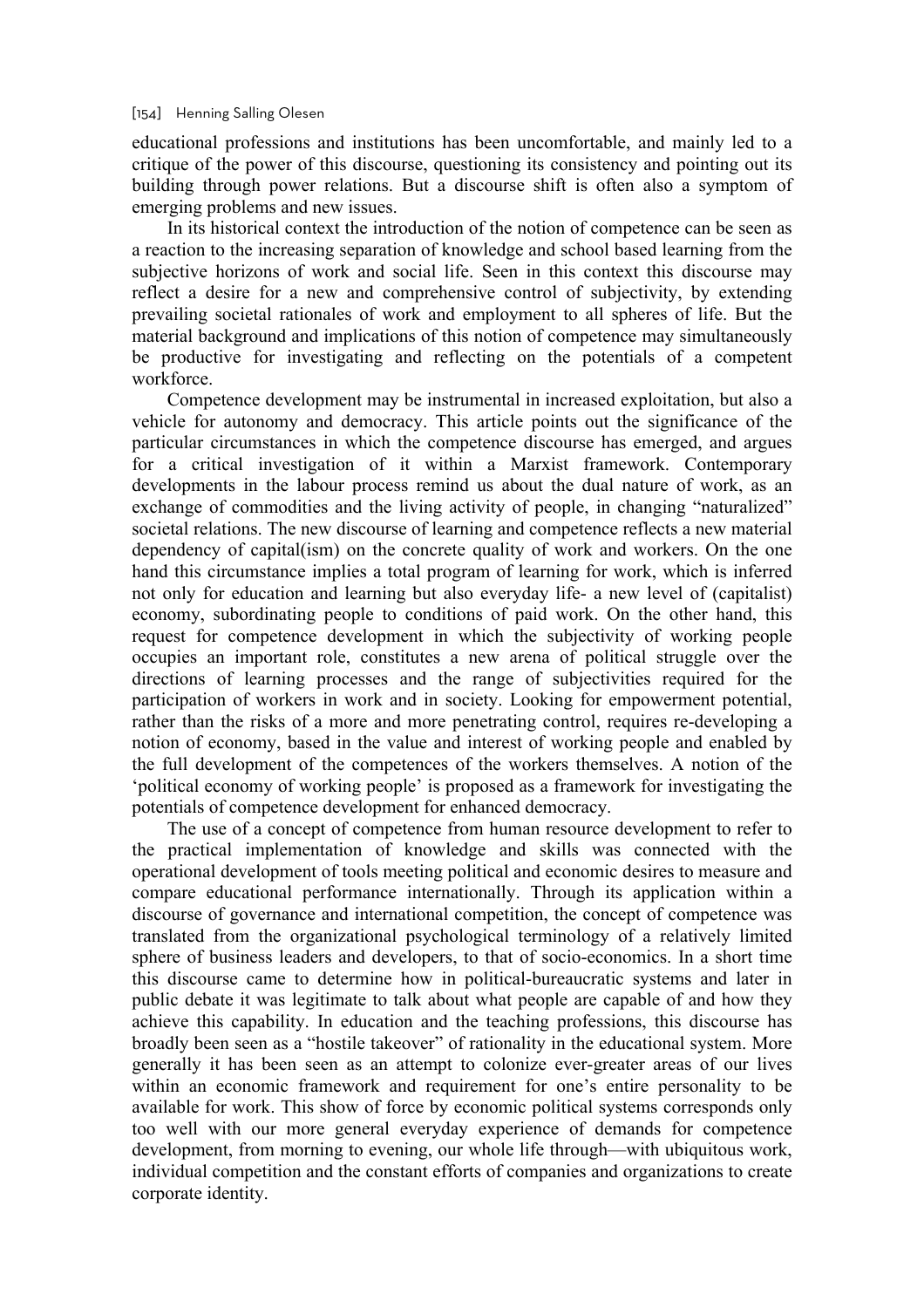In this article I will try to go beneath the surface of this new discursive regime to consider the socioeconomic realities attempted for capture through the concept of competence, as well as the management practices of which the concept has become part. A new understanding of the interrelationship between knowledge, skills, learning and practice central to the competence concept raises a potential issue about the roles of work and the living worker in a capitalist economy. This leads to the question of how we can possibly imagine "something beyond" a capitalist society.

### The concepts of competence and competencies

Originally the concept of competence had a legal meaning related to legitimacy. But the meaning that gained ground from the 1990s combines functionalism and psychology, where the emphasis varies a little between the two and which has been applied in different ways (Rychen & Salganik, 2001; OECD, 2003; Gnahs, 2007; Illeris, 2009). The applicability of the concept in political communication as a characteristic of the needs of society in its entirety undoubtedly depends on its logical and semantic ambiguity. Nevertheless, there is in practice today a core meaning: competence refers to the abilities of an acting subject to translate knowledge into appropriate action for everyday practical situations, above all in work processes.The concept of competence generally covers the combination of the following attributes:

- The ability to act successfully
- In a complex context
- Through the mobilization of psycho-social prerequisites (cognitive and non cognitive)
- With results related to the requirements of a professional role or personal project (OECD, 2003; Rychen & Salganik, 2001).

In this understanding, representative of the political-economic use of the term, competence is in one respect *functional, performance-oriented* and *pragmatic*, and defined in terms of external social demands that need to be mastered. But this also involves a questioning of previous conceptions of the application of knowledge, where knowledge is something one can *have* and where rational practice can be based on general abstract knowledge. Practice is concrete, and knowledge must be mobilized and transformed in order to be applied successfully. Therefore competence is linked to a potentially acting subject who is able to mobilize various prerequisites in a manner relevant to the situation at hand.

It should be pointed out that the social requirements are not well defined, and known in advance—it is a question of being able to take the appropriate action, in unpredictable, and relatively complex situations. "Competence" is thus not a (new) canon of knowledge and skills, but a potentiality whose realization is conveyed through the subject's knowledge and will. In this way, it is correct to say that a person can *be* competent and can *realize* competencies in specific situations. There are also two good reasons to develop new ways of thinking about people's learning and abilities, and reflect on the relationship between education and everyday practice. One reason is the new challenges in work processes, especially the increase in types of work that require people to adapt rapidly and flexibly to changing tasks and conditions. The other is a radically altered conception of knowledge and the relationship between knowledge and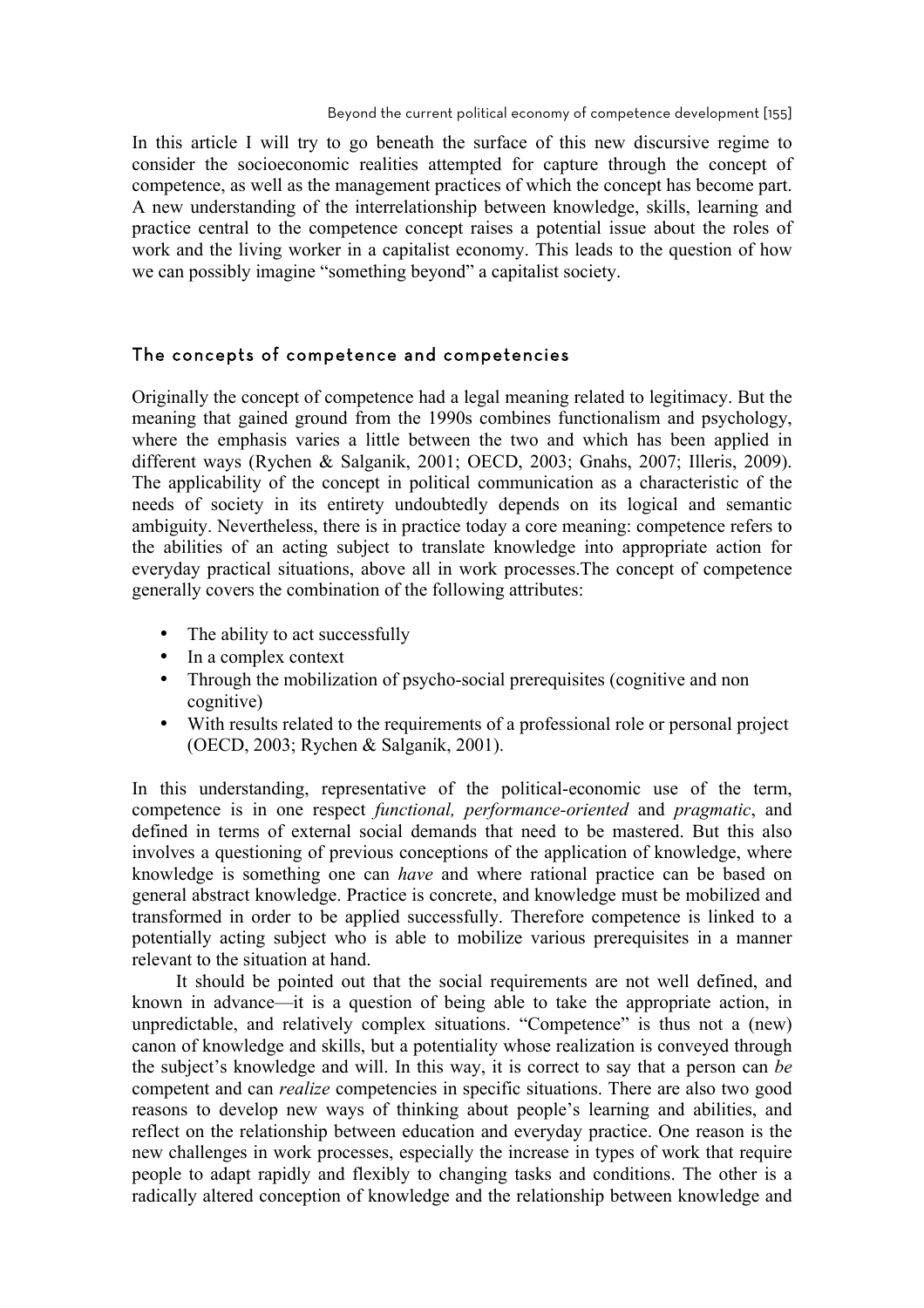#### [156] Henning Salling Olesen

reality. The faith in universal, abstract, and immutable knowledge has been replaced by awareness that knowledge is always interwoven with practice and historically situated—and therefore also subjectively mediated. For this reason, the relationship between societal requirements, and the individual knowledge, necessary cannot be stated in terms of a general formula. Rather, it is concretely mediated in a rather nebulous way through the development of specific competencies by concrete subjects; as when certain cohorts of women in welfare state societies become competent care professionals in public service, or when geeky men become computer experts on the basis of a job history and an education entirely different from IT. These conceptual challenges provide justification, both separately and especially in combination, for our interest in a new concept of competence that is more *dynamic* and sensitive to *specific* **factors** 

These qualities have however only to a limited extent been expressed in discourses emerging from political processes; quite the opposite has taken place. The interest of political management in being able to measure and compare across countries requires a common and general descriptive system. Efforts have therefore been directed towards defining key competencies. The concept of competence contains a contradiction between that defined above and a notion of invariance.

### Competence and formal education

The political processes that produced the competence discourse are aimed primarily to measure educational performance and its (socio-) economic relevance. In recognition of the problems of the validity of previous measurements, this was the start of a general change of perspective. This was a change from considering educational input, still the logical focus of pedagogical thinking, to considering educational output. The concept of competence involves two critical questions for formal education. First, how important and relevant is its academic content in relation to societal reproduction and diffusion of knowledge and skills? Second, how effective are student-learning outcomes? Can people actually use in practice the knowledge and skills they have learned? The intention in (key)competence measurement is not only to measure knowledge and skills, but the development of a *practical subjective capacity* which consists of being able to mobilize knowledge and skill in a relevant way in complex situations, thus to achieve results.

In historical terms, the tendency has been for a competence discourse advanced through a neo-liberal competition-oriented strategy with its cultural roots in the business world. In schools this has paradoxically resulted in a utilitarian perspective and conservative notion of the school's fundamental tasks (back to basics), which does not rhyme particularly well with the new demands on the labour force. But the focus of the competence concept on a flexible and practical subjective capacity ought to lead to ambitions of a higher level of mastery and reflection on the academic content and higher degree of commitment to school work. An energetic attempt to outline a pedagogy promoting competence development for the formal educational system has been made in Denmark, for example, by Illeris, (2009). This is, however, no simple task. A vital aspect of the concept of competence is that it embraces "the whole person" and thus the person's subjective (individual and collective) capacity in all facets of life. For economists, this is not for humanitarian reasons of principle, but because they realize that subjective capacity is not produced in formal education alone. Consequently, the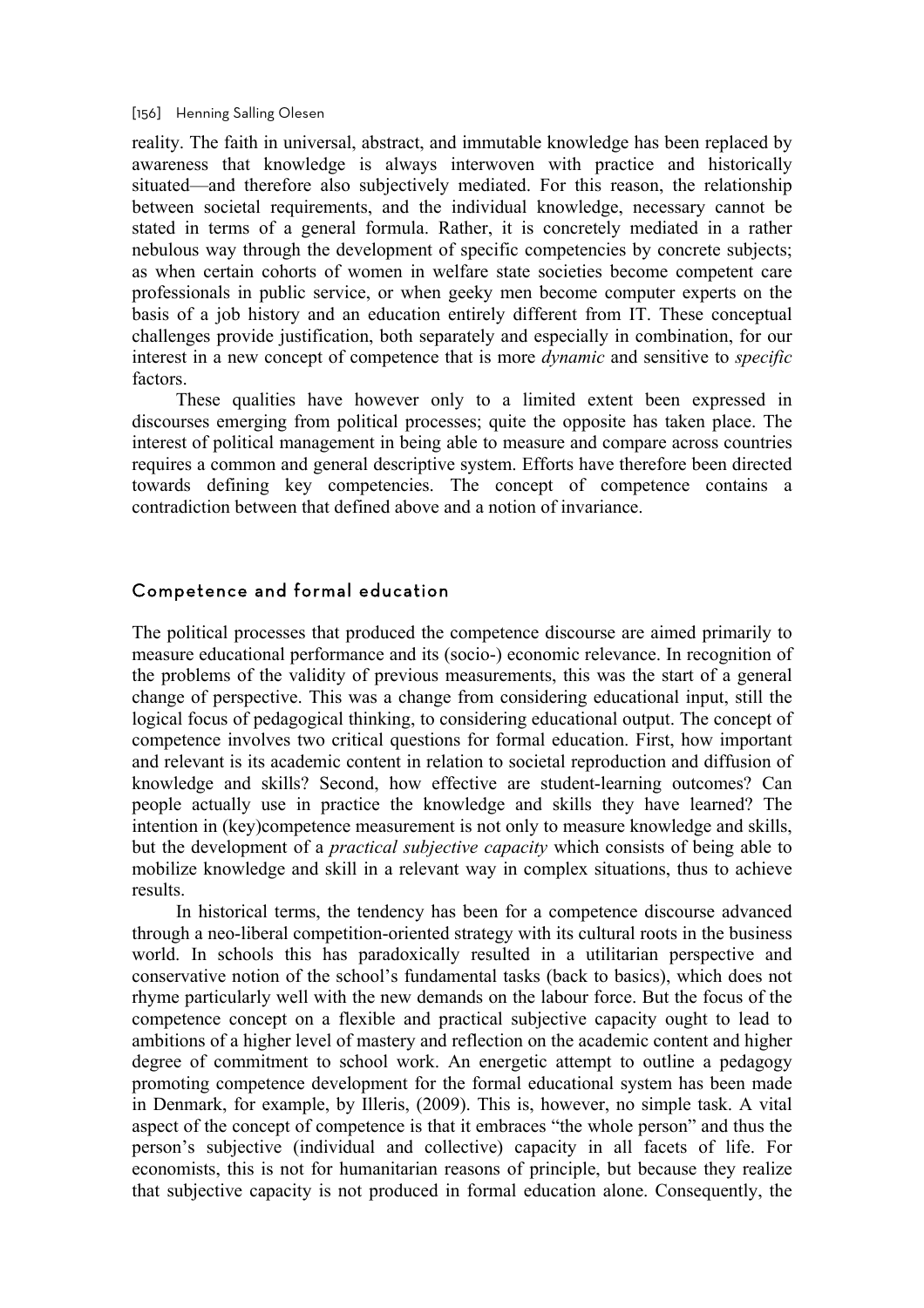competence discourse is oriented towards a broader field of learning than formalised education—towards seeing educational institutions as what they *also* are, i.e. lived life or social practice, where much more is taking place than the objectives of the institution. Therefore, the competence discourse has become a catchphrase of lifelong learning and also life-wide learning. For this reason, competence development cannot be thought of solely in relation to formal education.

The implications of the concept of competence can be seen in attempts to operationalise it through assessments at the individual level. These have been introduced in European countries under slightly different headings - competency assessment, recognition of prior learning, the Danish "realkompetencevurdering" (an assessment of competencies from all previous experience), the French "bilan de compétence", etc. In many cases, the assessment criteria are completely different. Here we see a clash between two regimes of recognition, business and industry, and the formal education system. Recognition by business and industry relies on an instrumental perspective and is thus subject to the structures and economic considerations of the labour market. It is also to a very great extent based on the perceived ability of the subject to function in the work situation, which staff selection procedures attempt to assess. Recognition by the educational system is based on documented completion of formal courses and description of course content. The basis here is thus partly a hierarchical ranking, and partly an educational structure, which directly or indirectly implicates an academic worldview that is one or two hundred years old. Of course there are examples of intermediate variants, but basically these two regimes of recognition are disjointed. Of interest here are not considerations of equality or legal-administrative factors that typify the question of access to education and various professions, but the operational aspect: how is people's competence assessed?

In the context of the issue of recognition, "competence" is supposed to serve as a "general equivalent" of human capability. Competence is primarily a counterpart to or replacement for the dominant system of diplomas and certificates linked to formal education. It is also a broader and more general alternative to the narrow and onedimensional job-oriented view of work qualifications, such as is used in, for example, labour market statistics. Such a system is quite necessary to the realising of lifelong learning, using the learning resources available both in formal education and in other areas of everyday life. But "competence" faces two quite fundamental challenges. First, a language must be found that is not trapped in one of the two regimes of recognition that dominate understanding of competencies in society. Second, the acknowledgement of the subjective nature of competencies means that their assessment must in principle be very individual—which is both impracticable, and in opposition to the current place of prior learning assessment as a legal basis for access to education and work. These two factors are obviously interwoven, in so far as a language whose content is not limited to familiar societal practices, and which must also be sensitive to subjective diversity could only be established through an imaginary organisation of relevant modi and levels of experience—a proxy categorisation of careers and experiential backgrounds. It is quite clear that such a categorisation involves a contextualisation of knowledge in relation to societal practice, which involves something more than abstract cognitive knowledge. However, it is more difficult to specify theoretically the "noncognitive" psychosocial prerequisites, and perhaps it is also politically tricky because it is in part a question of active involvement in and acceptance of given practice contexts. Procedurally, competence assessments are performed in quite diffeent ways (Salling Olesen, 2004; Alberici & Serreri 2003; Andersson, Fejes & Sandberg, 2013).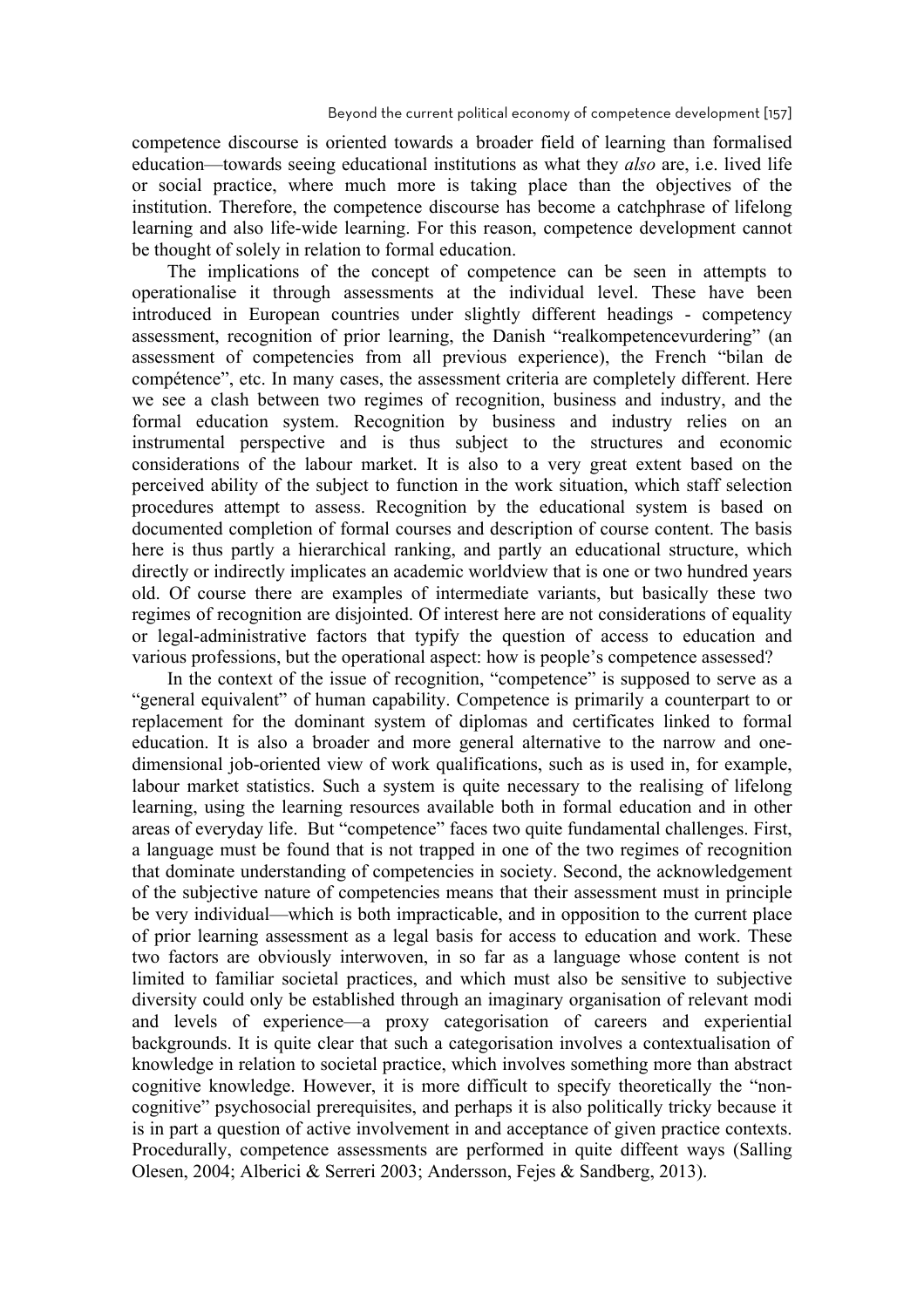[158] Henning Salling Olesen

The French system, also transferred to other countries such as Italy, involves competence accounts established by business organisations and based on functional categories. In most other countries the structure consists of descriptions of levels and content categories taken from the formal education system, partly because the most tangible use of competence assessments is to facilitate access to education. In key areas of educational policy, there have in some cases been established ad hoc steering mechanisms, explicitly for the recognition of professional experience in formal education (such as the "Dritte Bildungsweg" in Germany and the professional master's degree in Denmark).

The practical application of the concept of competence as a link between formal education, and everyday life learning, raises a number of theoretically interesting questions. In EU administrative and policy implementation, the analytical interest has faded into the background in favour of a regulatory bureaucratic construction of a system of competence *levels*, and the concept of competence itself has just become part of the political jargon about lifelong learning.

### The reduction of key competence in economic thinking

However, here I wish to pursue a tension built into the notion of competence. This is evidenced by the past efforts to identify key competencies, i.e. the qualities of the workforce that were vital for the economy and competitiveness, and could provide a basis for the development of indicators of competence development over time and for comparing the competence situation in different countries, as in the OECD DeSeCo project (Definition and Selection of Competencies). This analytical task was approached somewhat ambitiously. The scientific ambition to create clarity and consistency in the definition of key competencies was obviously guided by the pragmatic need to achieve workable indicators. One of the main actors, the psychologist Franz Weinert, referring to the connection between competencies linked to specific practices and key competencies with broad or universal applicability, states as follows:

Such scientific plans have often failed in psychology, however. The underlying multilevel models can be logically reconstructed, but not validated psychologically. The different degrees of abstraction mean, therefore, a fundamental asymmetry in competence research - high abstraction— intellectually brilliant, pragmatically hopeless; low abstraction pragmatically useful, intellectually unsatisfactory. (Weinert, 2001, p. 52).

To put it simply: The scientific ambition to understand the dynamics of subjectivity must be sacrificed in the pursuit of political objectives. The practical-political definition of key competencies is primarily one of its applicability in many and varied situations. This definition is relatively independent of cultural settings or requirements for any content of practices or function in a situated context. One can now describe the character and common features of these situations in a societal context and attempt to rank them so that some competencies appear to be generic.There are two difficulties involved in such use, both related to the political context in which the concept was conceived and propagated.

One is *reification* or *commodification*, i.e. it is assumed that competencies are immutable properties that can be acquired and possessed. This reification is directly triggered by objectives of measurement and comparison, but also in the thinking of economists regarding the logic of the market (commodification), and capital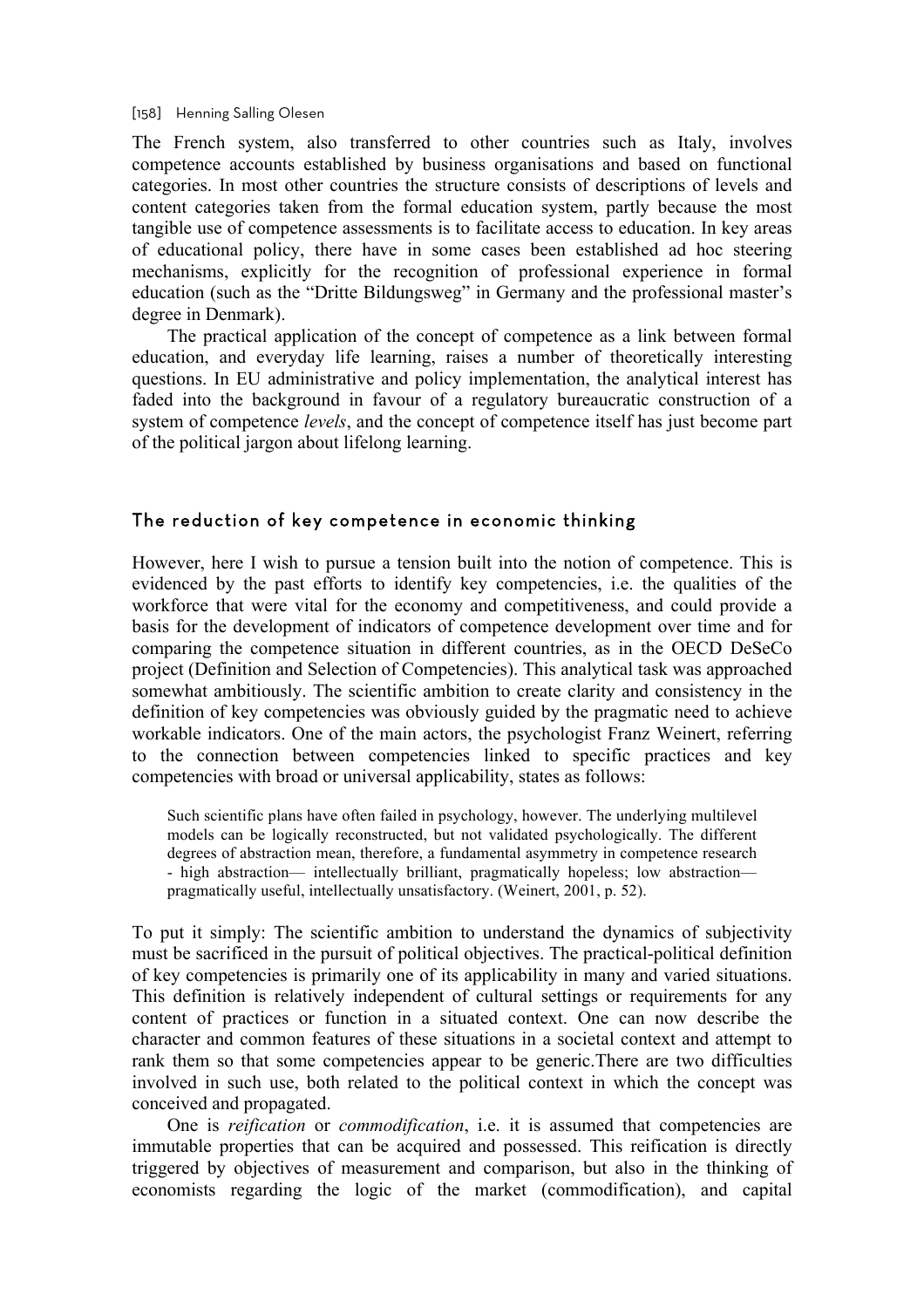(accumulation). It seems reasonable to view the definition and description of key competencies as an attempt to dream of a universally flexible workforce in an era where the industrial (Taylorist) division of labour and reduction of the complexity of the employee's operations is now out-dated. More generally, there is an attempt—now supported by psychology—to (re)discover a general equivalent in the labour market to replace the basic watchwords of industry: time and hard work. This attempt perpetuates the capitalist political economic thinking of human labour as unchangeable and quantifiable. This way of thinking, as I shall attempt to show, is in contrast to, and neglect of, developmental trends that involve the concept of competence. However, the unavoidable realisation of the subjective nature of competencies meant that psychology was given the instrumental task of finding the qualities that individuals can acquire, and regardless of circumstances, bring into play in an unfamiliar field of changing practices. The mobilizing of "cognitive and non-cognitive" prerequisites has deliberately been included in the above summary definition of competence. Psychological attempts at conceptual delineation revolve around the relationship between cognitive factors, and a great many other things that are generally called motivational factors. Within the cognitivistic figure of thought, which has been the starting point, it is the relationship between: universality and abstraction, and specificity and concreteness that cannot be resolved satisfactorily. This is hardly surprising, since practical problem solving involves something other than abstract knowledge. Weinert himself also refers to empirical data showing that the solution of difficult problems always requires the involvement of content-specific knowledge and skills (Weinert, 1998). This finding points to a link between psychosocial dynamics (as in problem solving) and situatedness (since content-specific knowledge is linked to specific situations). In psychological contribution to the DeSeCo project's initial conceptual process, Weinert emphasizes that competence implies and presupposes, in the fulfilment of a task, a combination of 'cognitive, *and* (in many cases) motivational, ethical, volitional, and/or social components' (Weinert, 2001, p. 62). One can get no closer.

This leads us to the second problem of the prevailing competence discourse, namely that it does not take *the subjective nature of competencies* seriously, or rather, sees it as a subordinate factor that contributes to the complexity of specific tasks.

Although the requirements or success-criteria for competent practice are externally determined (and only from an affirmative point of view), competent actions are basically subjective processes, based in feelings and interpretations— problem comprehension, mobilization of knowledge, learning, and practising skills in new contexts. Therefore, the concept must relate to the subjective prerequisites and dynamics in competent practice. It must involve a view of competence as a personal, local (culturally anchored), and experience-based ability, located in the competent person's way of interpreting situations, and engaging in them, and also as a learning tool. It must enable analyses of slackness and constraints, as complexes of rationality and defence mechanisms, and seek to understand the subjective "productive forces" that lead to learning and practice development, including the kind of expertise that supports the emotional and cognitive re-contextualization of experience that always takes place.

### Work processes and the subjective factor

The discussion of the notion of competence drew from research into qualifications from a (industrial) sociological approach, amongst other sources. Without expressing an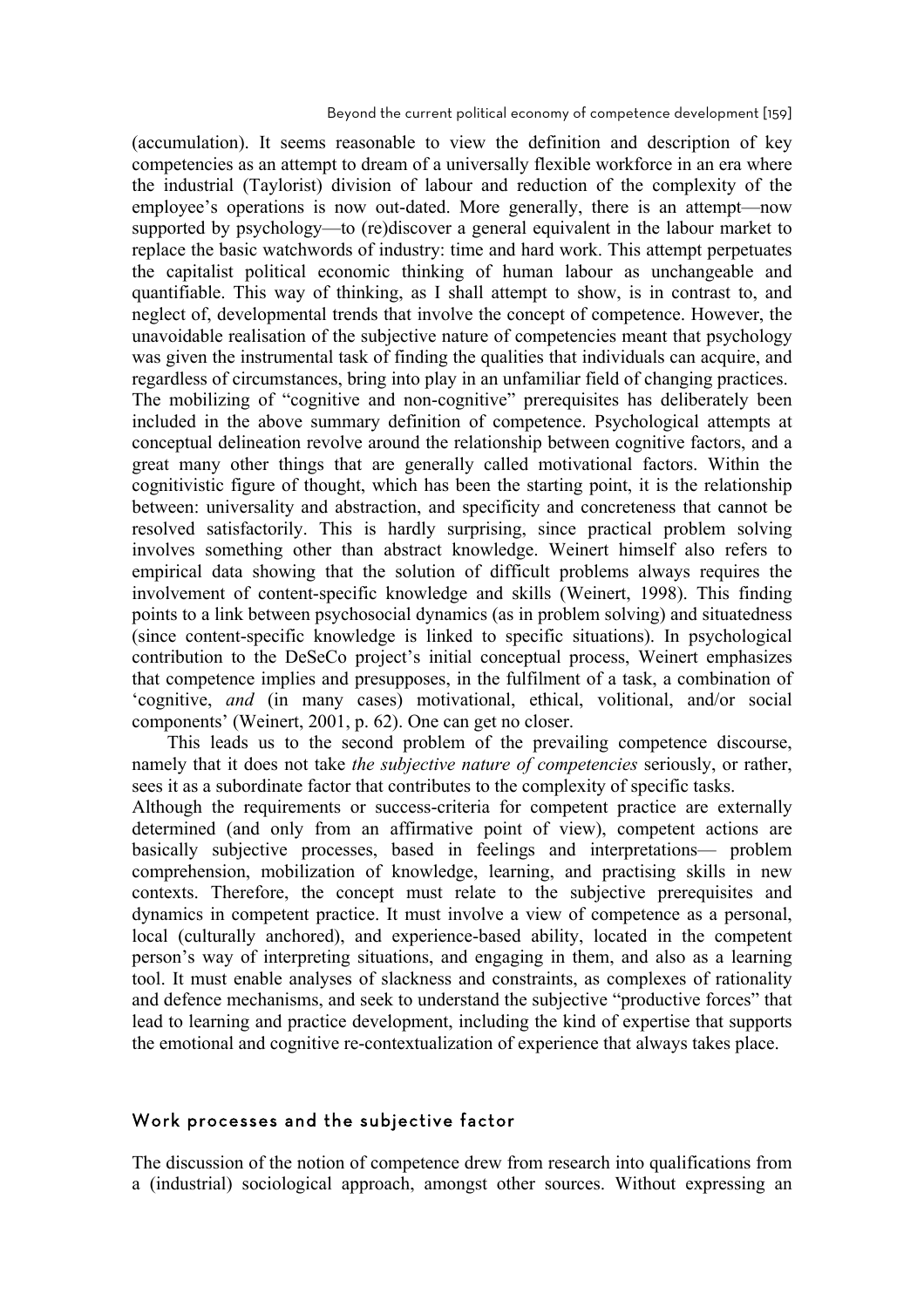#### [160] Henning Salling Olesen

explicit policy (in most cases), qualification and skills analysis had implicit aspiration to justify better, more long-term, and progressive forms of education through empirical exploration of the development of work processes (Kern & Schumann, 1970)—the hope of a dynamic to civilize the contemporary transformation of work by capitalism. This did not involve questioning the understanding of the relationship between work and learning/education. Empirical research has predominantly produced analyses of societal requirements for the development of the educational system and workforce retraining, thus a logic of necessity. The striking fact that researchers, and educational practitioners, despite a generally critical attitude (towards society), direct their political aspirations for more versatile, and autonomous ways of working within the dynamics of capitalism, is of course a form of realism—the subjectivity is already subject to this reality. To a large extent, qualification analysis has, however, refrained from formulating theoretical concepts for the cultural background experience learning, and competencies of the workforce as a source of changing that reality. Sociological qualification analysis has mostly left such aspects to more voluntaristic political discourses, in the practical interpretation of findings. The research interest has been to demonstrate the practical significance of educational/learning paths in relation to social and political battlegrounds, in order to demonstrate a space for policy making.

There have for example been empirical studies, demonstrating that political latitude for different educational strategies, could be related to the structure of work processes. The German sociologist, Burkart Lutz (1989), argued for focusing research into qualifications (more) on the working subject. A comparative study of vocational education, and workplace structure in German and French industry, showed that companies competing on the same international market could operate with greatly different combinations of qualifications and work organisation. Germany had skilled workers and a relatively flat business organization. France had unskilled workers and technicians linked together in a relatively hierarchical organisation. The comparison between the German and French qualification structures, shows that production factors must be combined in different ways, depending on the qualifications of the workforce, but also that this is possible through the adaptation of the organisational, and institutional frameworks, which can balance productivity, living standards, and welfare system. The current crisis in Euro-cooperation shows conversely that the coexistence of very diverse production systems within the same (global) market is impossible if the balancing of relatively autonomous, disparate socio-economic structures is blocked (by the shared currency, the Euro).

A Danish study (Sommer & Sørensen, 2000), compared employee qualifications, continued training policies, and work organisation in three large and mutually competing agricultural firms, showed that they adopted entirely different strategies, even though they were competing in the same market. These strategies were based on different work organisation, different workforce training, and not least the recruitment of different kinds of employees with completely different lifestyles. This study indicates the importance of workers' subcultural life experiences, work identity, and current way of life, for business strategies to be realised within a single market.

These examples support the argument that the overall competence (ability and willingness to perform) of the workforce sets boundaries for the manifestation of work processes—and not economic dynamics. It is patently obvious that the differentiation of employee groups is connected to society, and imparted through the labour market with its competitive environment, preferences, and mobility structures. But this situation also reveals that the mechanisms of this market encounter constraints in the viscosity of labour supply, linked to individual and collective subjective factors. Some people prefer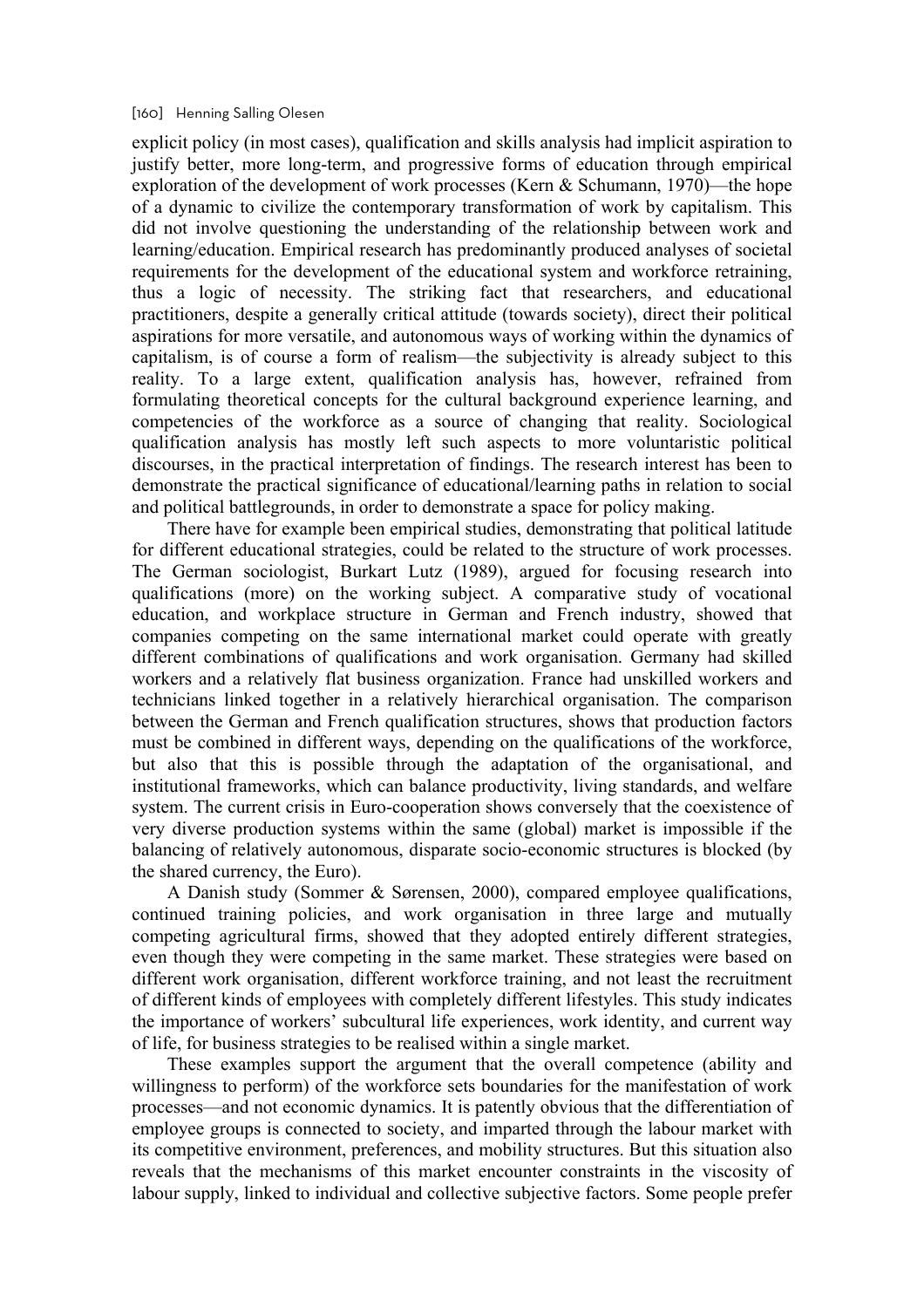to have more demanding tasks and an orderly employment situation through education. Others' life history makes them used to following agricultural rhythms, living in family constellations and local communities where unsocial hours are acceptable and can be effective in differently organised work situations. On the other hand, they are quite happy to avoid being trained as logistics workers. These examples illustrate that context, workers' experiential background, and social identity, play a key role in technological and organisational strategies at the level of both an individual company, and national industry. This is the key point in the cited works: They argue that workers and their qualifications form an independent parameter in production systems. A further important trend, primarily in empirical research, sometimes combined with practical experiments (demonstration projects), has sought to identify developments in work processes, and technology that could justify an increased focus on key qualifications. HR-inspired analysts and consultants, together with Marxist-inspired researchers and trade unions, could unite in this organisational and educational perspective, as long as there were common interests between capitalist modernisation, and the concrete humanisation of work—thus avoiding any explicit conflict of interest.

The critical potential of the concept of qualifications was, and is, to (re)establish a materialist understanding of education and learning by relating it to the societal determination of the work process. In a more explicitly Marxist-based analysis, qualifications are analysed in relation to capitalism's societal transformation of work processes. This type of analysis has a salient critical potential in relation to political optimism in education, and generally idealistic self-understanding of professionals in the education sector. But they could also become more or less structural-deterministic. A response was provided to the tendentious methodological determinism involved in making the analysis of work processes and the demand for labour the basis for educational policies and learning strategies, partly in continuation of a discussion of Schlüsselqualifikationen (key qualifications) in Germany. This was through interest in a relationship between vocational qualifications, everyday life, and general social skills. A Danish project on general qualifications led to the formulation of the concepts of "capacity" (kapacitet), to refer to an individual's ability (Andersen, et al., 1996; Salling Olesen, 1996), and "capacity building" as the goal of progressive vocational training. The concept of competence was already on the market in Denmark, but we (those involved in the Danish project) saw it as a predominantly individualistic concept that did not analyse the societal conditions for competencies. In retrospect, one might consider that the concept of 'capacity', developed through this project, was an attempt to formulate an alternative—societally situated competence concept.

### A societal concept of subjectivity

The concept of qualification was taken up by industrial and labour sociology, more or less influenced by Marxist theory, and brought an outside perspective to education and learning, relating learning outcomes to the specific requirements for, and societal organisation of work. The Danish general qualifications project represents a conceptual break in this tradition by introducing the learner's subjective perspective. The decisive, but not developed conceptual point here, is the perception of general qualifications as a subjective capacity, produced through life experience, and unfolding across various spheres of life. Notable examples are the work of women in (industrial) cleaning, and institutional care, based on life-historical experiences (Bering, 2002; Dybbroe, 2012).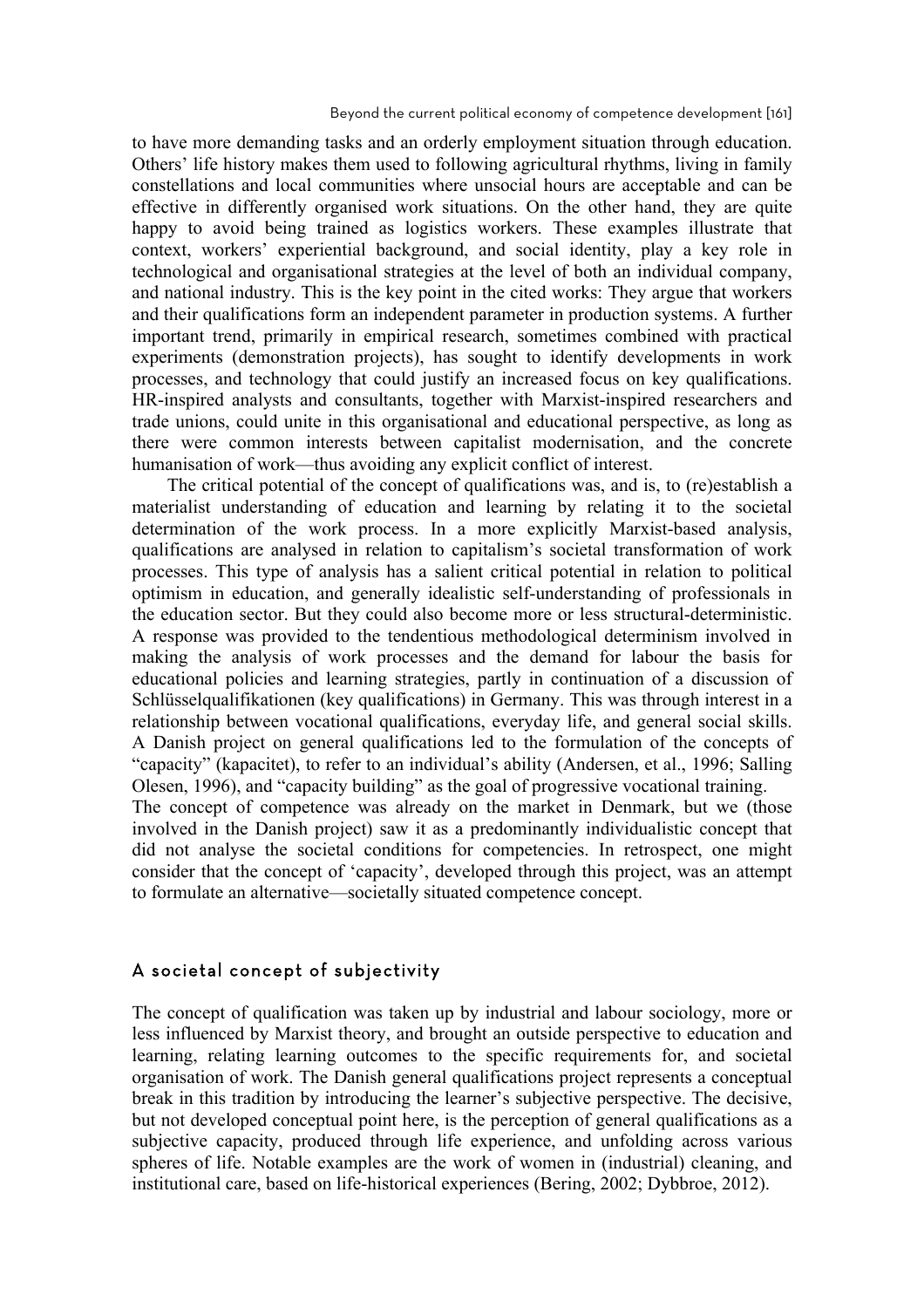#### [162] Henning Salling Olesen

The logical next step was to consider the totality of the life historical experiential process, and the learning processes involved in these, including those promoted through formal education and training. The life history project found inspiration in biographical and life history approaches to the understanding of the subjective handling of learning in relation to work by specific populations. Such learning often took place in situations of complex social upheaval, involving both work and gender identity, and these empirical studies resulted in a theoretical and methodological approach to learning and identity processes (Salling Olesen &Weber, 2002; Salling Olesen, 2007b, 2011, 2012). By seeing learning processes as integrated in (both determined by and contributing to) a life-long identity process, a framework emerges for an understanding of the subjective side of transfer processes, integrating cognitive, emotional, and interactional aspects. It is important that this focus does not include any kind of individualistic understanding of either learning or skill. The thinking is based on cultural analysis, in a tradition partly inspired by psychoanalysis, according to which life historical experiences are understood as individual symbolic mediations of common societal conditions of life (such as wage labour, gender division of labour) (Salling Olesen et al., 2012). The analytical question is how this mediation takes place in specific individual, but characteristic situations, and how to provide an exemplary interpretation of these experiences. I position this methodological development, based on a social, interactionist theory of the individual subjectivity, in the context of a development in Marxist theory. This provides theoretical room for the societal role of subjectivity—no trivial matter.

The predominant reception afforded to the analysis of capital and capitalism by Marx, always contained an intellectual irritation about the relation of this theoretical insight to political practice and ideas about socialism: Marxism had to encompass an endogenous understanding of potentials and conditions for political agency and societal change. Such reception also created a political void—given that "realised socialism" in the Soviet Union was obviously based on elitism, and that the social democrats had sacked Marxism, believing in more equal distribution of an ever-growing capitalist cake. For this reason, I have always been fascinated by the concept of 'Political Economy of Labour' or 'Political Economy of Working People<sup>'1</sup>, which was not introduced but convincingly elaborated by Oskar Negt and Alexander Kluge in their book *Geschichte und Eigensinn* (1981). The title may be approximately translated as "History and Autonomy/Self-reliance" (in the context of work*).* I see this concept as a potential framework for the re-interpretation of the ideas of subjectivity, and learning within a Marxian theory. This with implications for political, as well as social science thinking, because it is a history of the development of the human subject as a working species—first the evolutionary origin of work capability, and then through civilization the capacity for socially organised work. This re-interpretation would potentially link the utopian idea of a society beyond capitalist organisation with the interpretation of subjectivity in everyday life in capitalism. This provided a logical complement to Marx' theory, as developed in *Grundrisse* and *Das Kapital*, and a new version of historical materialism as a history of civilization, which promises a way out of the determinism of capital analysis, and avoids the mechanical quality of historical materialism, which was mainly developed by Friedrich Engels and communist political theory. The notion of a political economy of working people faced the basic question which still remains today: How can we amidst the flexible, and comprehensive ability of capital, to subordinate all materiality and all subjectivity see any *material dynamics* which points to substantial change *beyond* capitalism?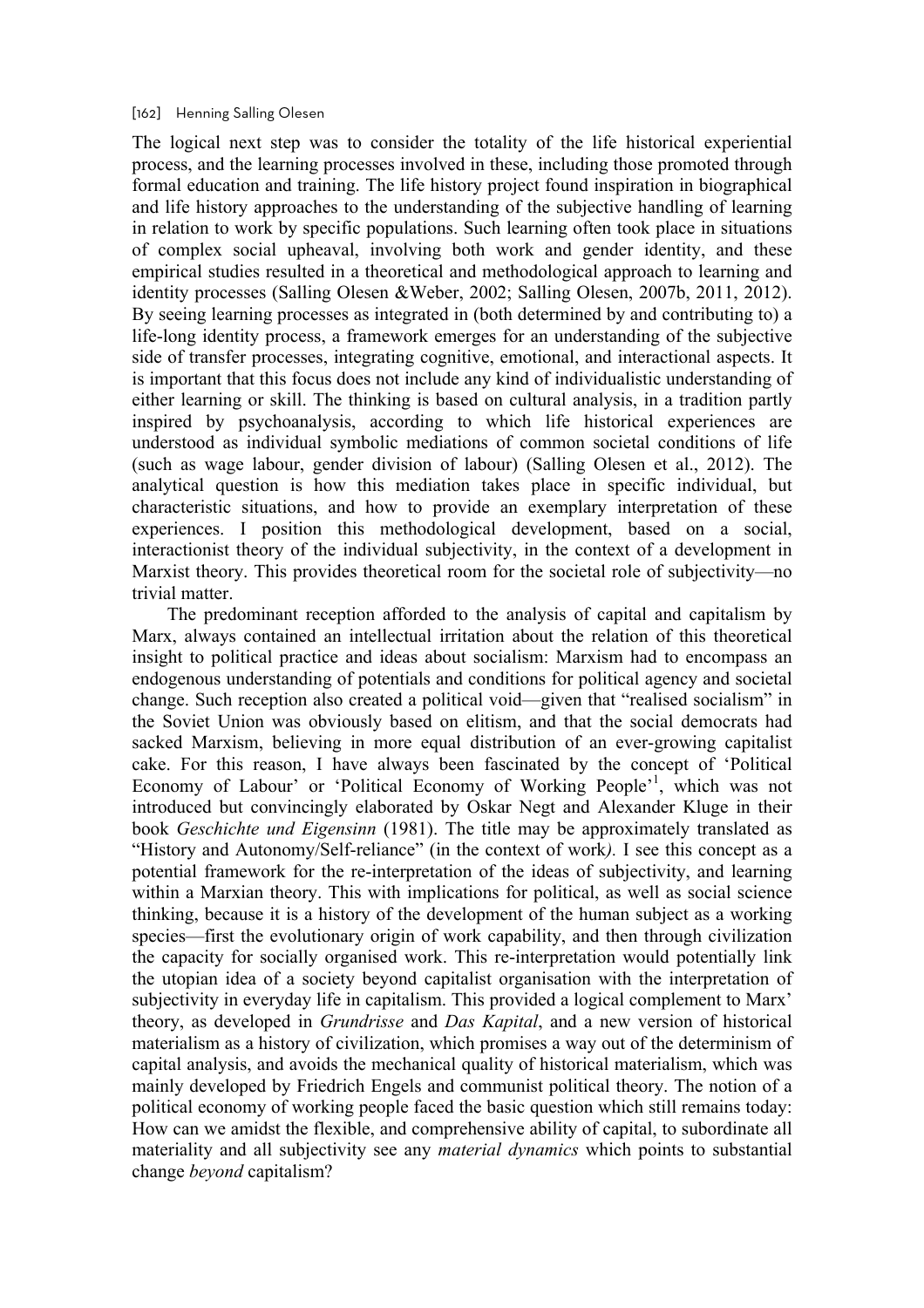Beyond the current political economy of competence development [163]

Utopian perspectives must be developed from the social realities within capitalism itself in order to be realistic, considering the fact that capitalism is constitutive of the organisation of our society. In the 1960s, Oskar Negt provided his important critique of political education in the labour movement, and presented his alternative vision of 'exemplary learning' (Negt, 1963). His point was that instead of stuffing people with theories of capitalism and socialist principles (which obviously failed) labour education should rather be based on the experiences of everyday life. He wrote this at a time of a rebellion among industrial workers against the price paid for economic prosperity in terms of work intensity, and environmental hazards, and against the lack of practical democracy in the labour movement itself. His points might appear less hopeful in other periods without rebellion. Subsequent years saw a general disappearance of the societal preconditions for the mobilisation of class-consciousness in the sense of the traditional labour movement. Today it has become obvious that a theory of class-consciousness, which extrapolates from industrial labour, is obsolete. But it does not negate Negt's argument that political education must depart from concrete everyday experiences. In *Geschichte und Eigensinn* (1981), the scope was much broader—a civilizational history of subjectivity, manifested in work—not in the narrow capitalist sense of paid work or in the historically limited form of industrial work, but the living engagement with the environment in all its forms (Negt, 2001). Within this notion, capitalism is an organising factor, and the life mode of wage labour, an important but not universal historical form of subjectivity. The reader can find a brief introduction in English to this enormous work in Salling Olesen (1999), or listen to the online copy of my introduction to Negt's thinking at RWL 6 (Salling Olesen, 2009).

In the Marxist tradition of the Frankfurt school, the aim of criticism is to reveal the historical and changeable nature of social reality—and discover the invisible potentials. By insisting on a principle of endogeneity, this critical tradition maintains a strictly materialist ontology while paying respect to the intellectual work and the dialectic of knowing and learning. The decisive contribution of Negt & Kluge's book is that it provides the framework for a historical and material interpretation of subjectivity as a product of capitalist civilization and potential source of a new social order. Further, this is where we see how it links with the theorising of learning and competence. Negt's critique of labour education points to the connection between everyday life experiences and the development of societal insights, such as an analytical understanding of societal structure as well as what he, following Wright Mills, named sociological imagination, i.e. the ability to imagine an alternative reality. So the challenge is to theorise the ways in which this material production of subjectivity takes place, and how it can be empirically researched, since it is both social and invisible.

### Competencies: subjectivity on a societal Level

In the present context, I wish to establish a conceptual connection between learning as competence development, and societal transformation. The establishing of a notion of competence, which has a perspective beyond capitalist economy, beyond commodification, enables an empirical examination of the societal power dimensions of competence development on the micro-level of everyday life. It also opens the analysis to an understanding of the significance of the subjective aspect of competence and competence development. In the psycho-societal life history approach (Salling Olesen, 2012), we are developing a strategy for an empirical analysis of mundane everyday life.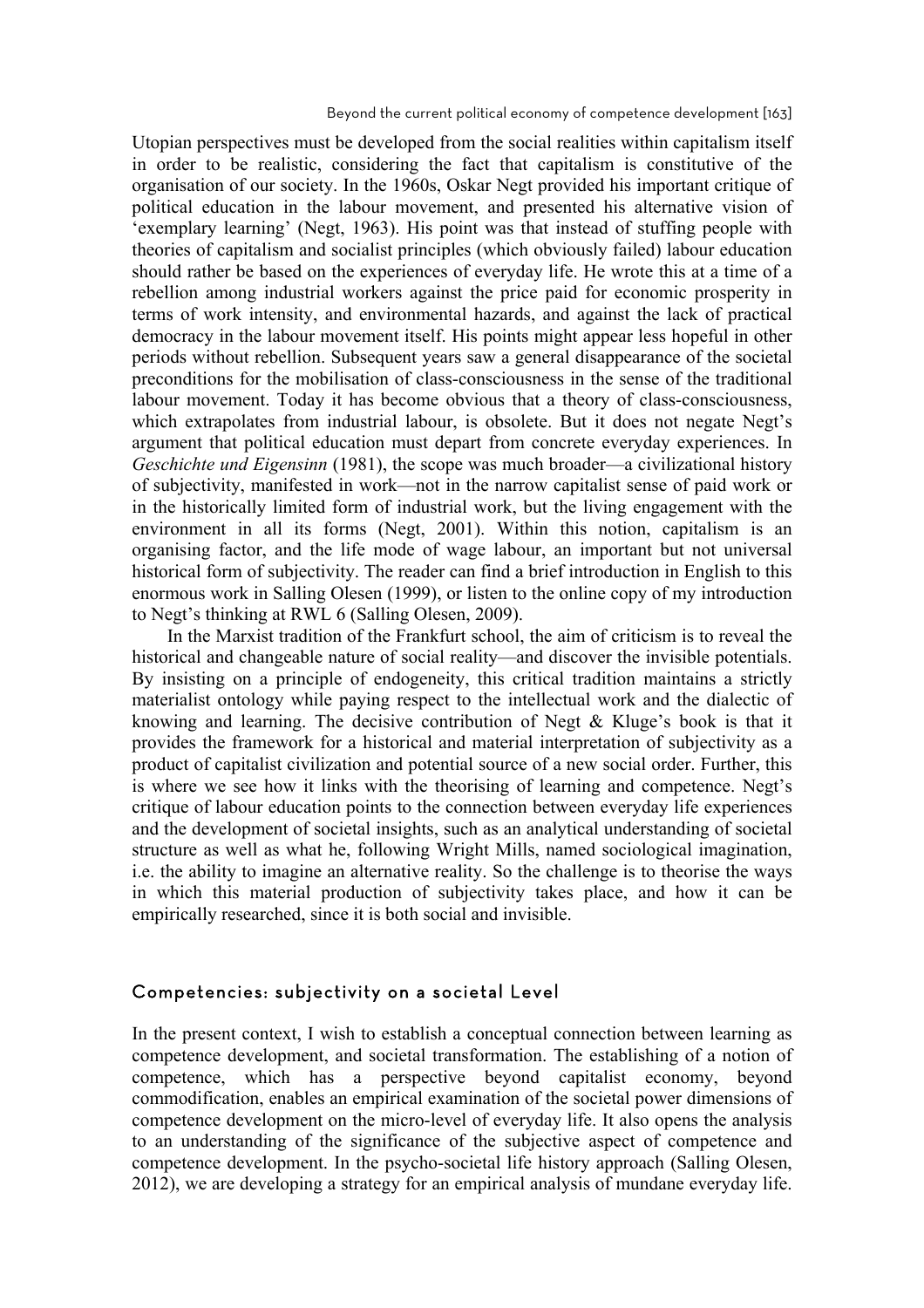#### [164] Henning Salling Olesen

This analysis may on the one hand, contribute to developing a social psychology theory, which is adequate for the complex mediation process. On the other hand, the analysis will explore specific social phenomena—in the present context how people individually, or together, can influence societal forces at the work process level (technology shifts, labour market trends) by means of their competencies, and their ways of relating to competence development.

Life historical experiences are a result of societal learning processes, and at the same time become individual prerequisites for new learning processes. Understanding the dynamics of life historical experiences may be a key to understand the development of the subjective capability, which is the core of competencies. The societal learning process that forms individual subjectivity is in a fundamental way mediated through gender and class relations (and in some societies race/ethnicity). Further, it is mediated through various forms of collective experience—based on individual belonging to subcultures, regions, or groups. In relation to competencies, the most important collective experiences are naturally linked to the work itself, including class affiliation, and gender, as characteristics of wage labour. They may be stabilised in collective forms, as knowledge disciplines, and in skills linked to fields of work. As such, they become meeting points, or rather tension fields, between individual and collective developments in identity and competence, and changing historical conditions, in the form of occupations and employment provided by the societal division of labour.

Classical big industry represents an apex in the subjection of the work process to economic considerations—in Marx's concepts: the real subsumption of living work to the capital's political economy, primarily in the form of mass industry. Knowledge is built into machinery, and Taylorist organisations result in minimal demands on the individual worker's skills. Post-industrial developments impose new qualitative demands. These include the capacity to subjectively mobilise knowledge and skills, as intended to be captured by the concept of competence. But they also, in comparison with big industry, include emergence of differentiated occupations and the requirement for specific work skills in each occupation.

The concept of competence is related here, to an eminent degree, to the relationship between work identity (responsibility, identification, etc.), and professional capability. Occupations and professions can be seen through this analysis as societal organisations of competence, and as a framework in which competencies can have a broader impact (Evett, 2011; Salling Olesen, 2007a). Although the concept of profession is ambiguous, and used differently in different linguistic communities, it is clear enough that a classical profession, such as medicine, for example, has an acknowledged monopoly on certain areas of work by virtue of certain knowledge and skills, and a collectively controlled responsibility for the quality of work. The raison d'être of the profession is that the rest of society acknowledges that the practitioners are *competent*. One could therefore say that competence is an attempt to codify these knowledge and skills for professional education and learning.

The existence and legitimacy of the traditional professions depends on the understanding that professionals have the right knowledge and practical skills, and their existence and legitimacy are therefore unambiguous. That, however, is not my perspective. On the contrary, the knowledge and practices of professions are problematic. They are a result of rather than the justification for professions. Categories involving societal rights and privileges, and the regulation of working conditions in important labour markets, are of course woven into power relations and societal dynamics. Therefore, an exemplary study of the relationship between learning, competence, and work processes in specific professional areas can shed light on the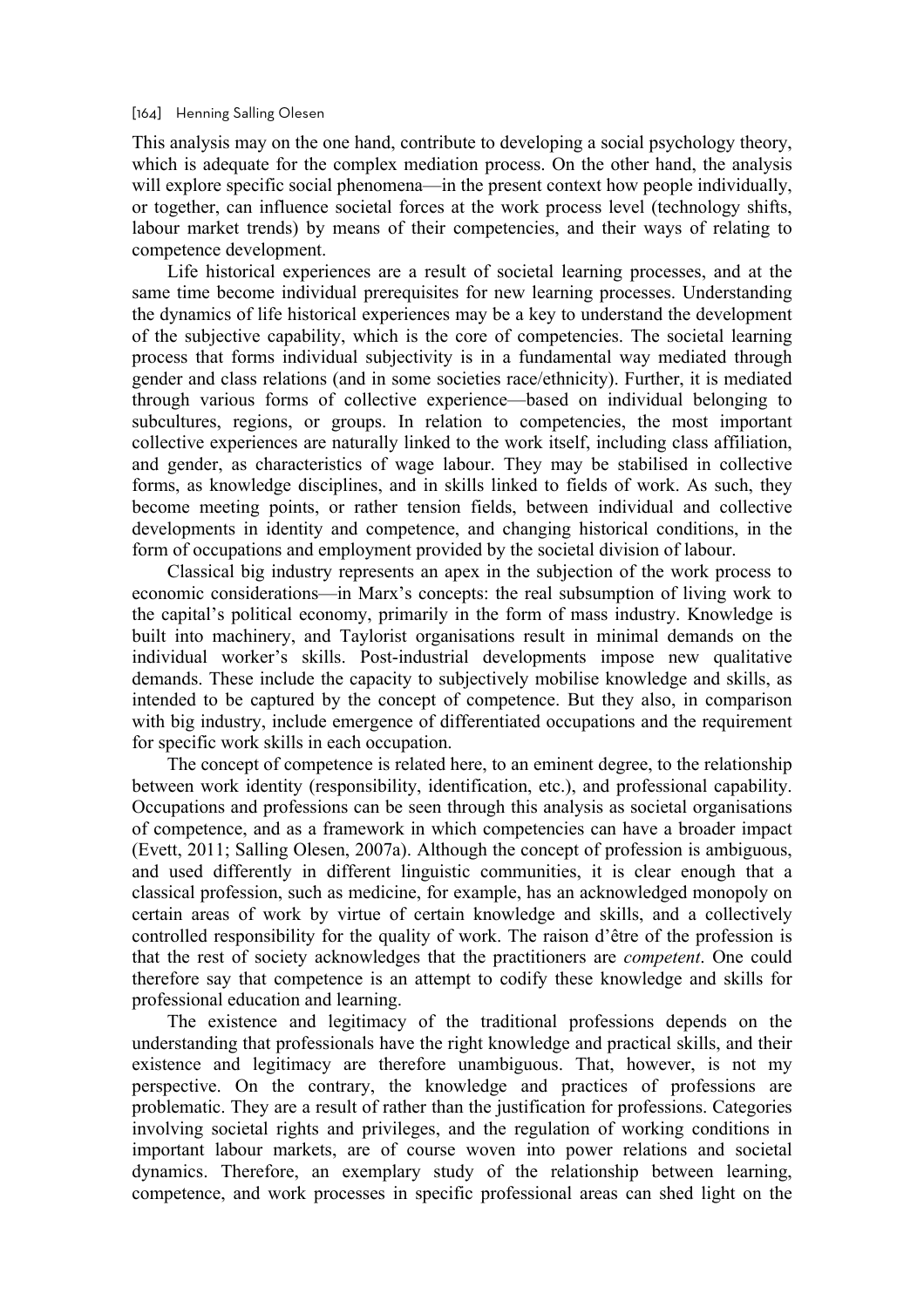very core of the competence concept: The situational capacity, being subjectively capable of mobilising knowledge and skills in practice in certain situations at work or in everyday life.

There are a number of areas of professional work that merit particular attention, particularly within the human service professions. They represent a growing proportion of the labour market, and have not been subject to Taylorist work organisation to the same degree as the manufacturing sector - although one can see features of industrialisation in the hospital system. They are distinguished by being fundamentally defined in terms of professional competencies, in the sense being developed here. In most cases, they also clearly require a subjective engagement in the work process on the part of the employee/professional, not only because human service directly involves inter-subjective interactions with clients/users, but also because such work can only be done through this subjective engagement. Some of these jobs are professions in the classical sense, while others are striving to become recognised as such.

An empirical and temporal study of whether professionalisation supports increased subjective autonomy for competent employees is interesting. What is peculiar to professionals in this context is the relationship between the specific subjects—with their professional identity determined by history, class, and gender—and the societal knowledge and abilities that these subjects command. By conducting their professional competencies they each participate in their own individual way in a collective cultural development of societal practice, basic self-understanding, and power relations (Salling Olesen, 2007a).

### Competence, economy and democracy

My focus on professions is because, in concrete form, they represent the contradictions in the concept of competence, and are therefore an appropriate subject of an empirical social analysis of the dynamics of capitalism. Knowledge and skills are subject to the social division of labour, but are also sometimes in themselves resources and instruments of power. Usually they are limited in their forms of expression, and controlled by employers and global capitalism as a system. In orthodox Marxist terminology: production forces under the control of the relations of production. The historical development in the distribution of (paid) labour in occupations and those concrete work processes that require the capacity to act in unknown and complex situations, provide the main reasons why the concept of competence has been able to gain a foothold in the economic-political establishment. The concept emphasises the active, subjective, and context-sensitive use by workers of all the resources of knowledge and skills possessed by the individual, irrespective of how they were acquired, and without the need for them to be specifically aimed at the task in question. It follows that competence is also a resource for democratic power based on working life. Notably this is a different kind of power than that of trade unions or strikes, implying a possible struggle within the framework of the capitalist economy, and possibly also blocking it on the basis of particularistic interests.

During the modernisation process, professionals have had special competencebased power, sometimes directly supported by legislation. Therefore their specific competence is also a factor in historical change and power struggles. In some phases, professional groups have been a driving force in the development of society, or have risen up against the undermining of the quality of their professionalism by neo-liberal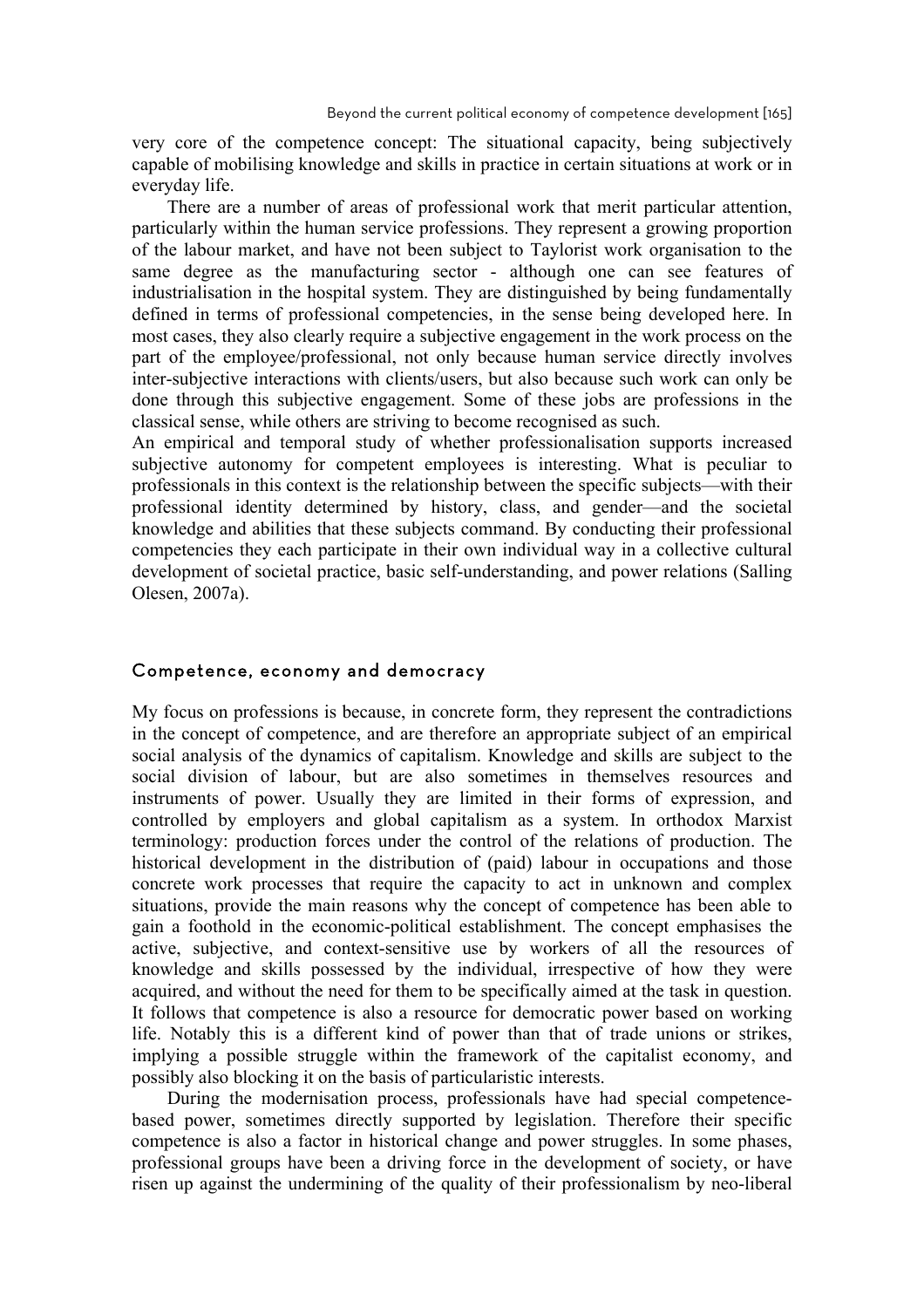#### [166] Henning Salling Olesen

policies. In other cases, they have defended their privileges, and opposed democratic and egalitarian developments. But in all cases, the societal mandate of professional groups is limited to a specific area, the specific quality of their profession and its practice. Neoliberal policies with populist support have now weakened this competencebased position of power in a decisive way. If the historical power position is to be defended, it seems clear that it must be redefined in order to be legitimised democratically.

In the social democratic, or socialist tradition, there is a division between the struggle of interest conducted by trade unions based in work, and the political struggle over state politics based in citizenship, as battlegrounds of social security and political power. In the one arena, we have employees with particularist perspectives, while in the other we have citizens with Universalist perspectives. But asking about competence and democracy raises the question of the relationship to economics and society's material structure in a new way, in which there is a link for the individual between the employee (such as the competent salaried professional), and the citizen, who is at the same time receiving or buying services of professional work.

In the Nordic countries, in particular, the relatively strong position of the trade union movement has meant that collective bargaining framework models of participation and cooperation have been established in industry that go far beyond the traditional struggle of interest of trade unions. The most familiar examples are the Norwegian socio-technical experiments with direct employee involvement (Nielsen, 1997). These are merely institutional attempts to activate dormant resources. The premise is that employees have always had a major influence by virtue of their knowledge, skills, and in some contexts their will. But employees also have considerable resources of untapped experience, and un-manifested autonomy, particularly in relation to technological changes and workflow design. It is possible to influence the work process in a way that exploits these experiences. There is the classic case of Lucas Aerospace where the employees set out to show how military production could be converted for social purposes, using the competencies of the staff. Another example is that of front-end technology design, in which technology changes are designed on the basis of the experiences of workers directly involved in the work process in question (Sawchuk, 2006, 2007). The more dependent the workflow is on the employees' subjective investment, the greater the possibility that they can achieve real control over the work process.

In the socialist tradition, the cooperative model has had hard times— at least in modernised Western countries. But there are some cooperative structures in other spheres of life and forms of social economy involving non-capitalist, not-for-profit economic activity. Cooperatives may gain more importance in step with global capitalism's all-pervading impact on societies of the world at all levels of social life. However, until now, notions of an alternative economic order are typically just as marginal as the activities that realise it. Linking competence development as a subjective process with forms of social economy may open new perspectives for cooperative forms of work-based democracy.

It should not be forgotten that there are many examples where employees are also (co)owners—in forms of cooperative ownership, direct employee buyout, Employee Stock Owners hip Programs, employee-owned shares, etc. In these cases, the subjective horizon is considerably more far-reaching than the immediate work process, but is still within the capitalist economic sphere of dominance. Those involved typically operate in an open market, and often have difficulty in obtaining investment and working capital. Relevant in this context is that they have to be successful in business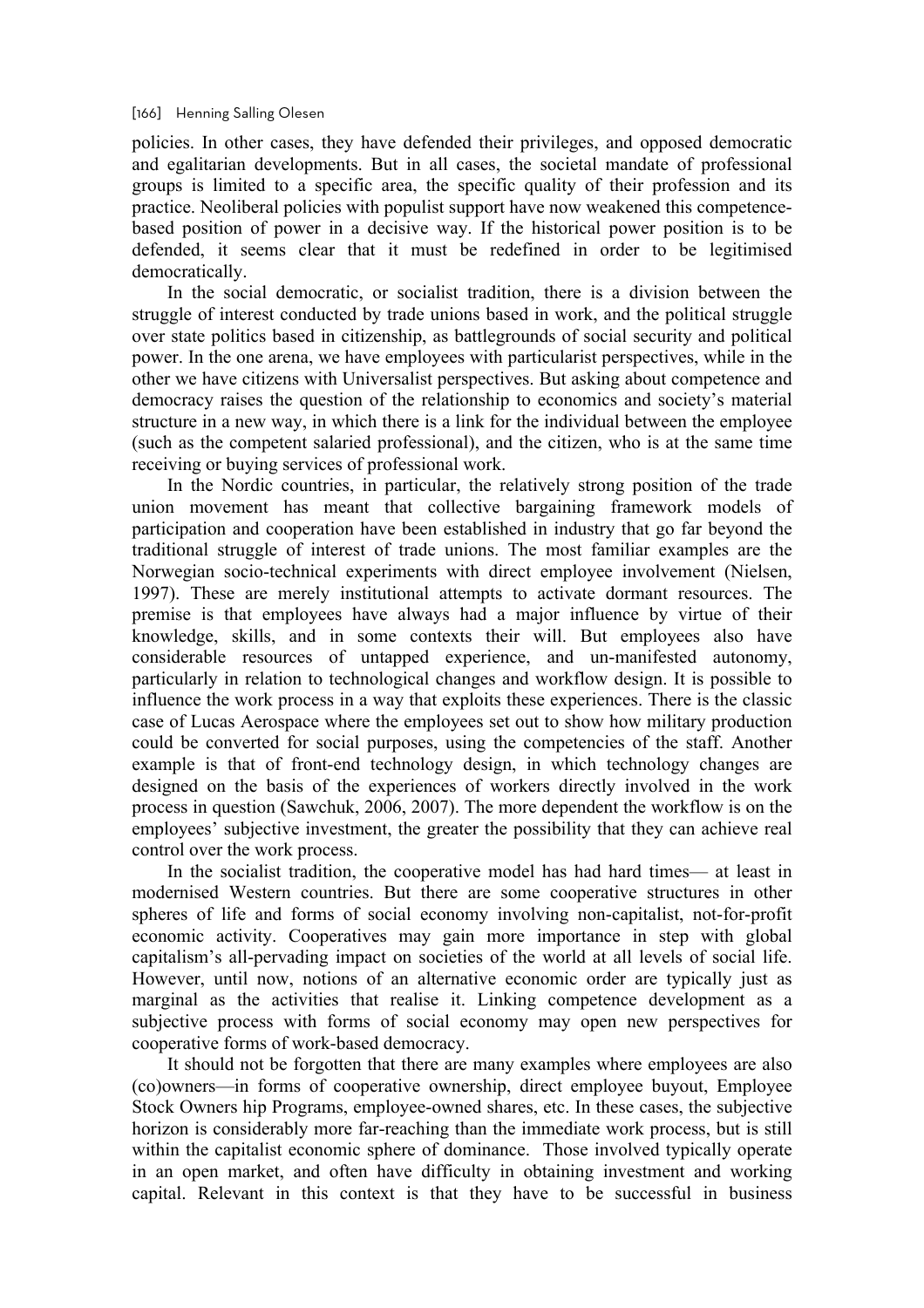management and organisational development at a professional level, despite the fact that employees usually lack extensive management experience (Birchall & Ketilson, 2009; Spear, 2010).

The rationale for including the concept of the 'political economy of working people' is that it illustrates the fundamental dimension of democracy in the changing relationship between capital and labour as clarified through the concept of competence: the competent worker can not only handle unforeseen and complex professional challenges, but also assume greater responsibility and ambition for participation in the running of society.

In a continuation of this framework of thinking, Oskar Negt, with a background in political workers' education and the trade unions, coined an alternative competence canon: What are the competencies needed for a worker's orientation in future society? His competencies offer an alternative to the hegemonic discourse of competence defining competence development as a tool for democracy and codetermination rather than a more intense exploitation. But this canon can also be read as an invitation for empirical research to investigate which learning processes take place within the regime of competence discourse and actually point beyond it—research driven by subjective experiences of socio-economic contradiction in the present phase of capitalism. Research questions would be: What is the subjective experience of the relationship between people and societal work? What could it be? Where and how is this relationship developed?

It is a dynamic material form of utopia that is linked to the analysis of capitalism of critical theory. Capitalism is a social relationship where the "dead work" is accumulated in the form of capital and rules over the living work. Marx' critique of capitalism's political economy was a theoretical critique of the way the then also liberal economic theory politicised the understanding of the economy. Marx however developed a much more dialectical analysis which considers the ambiguity of the material forces of motion—which of course depends on political learning processes. The point here is that these political learning processes involve insight and capacity for action in all areas of life in society, and also insight into the possibility of changing them.

In his later work, Negt develops the concept of "Ökonomie des ganzen Hauses", which could be translated as "comprehensive household economy", i.e. a holistic economy in which everybody is dependent on and responsible for each other. This may theoretically be a more correct term than the 'Political Economy of Working People'. First, it includes every person in the community of society and does allow work be the condition for democratic participation, and second, because it more clearly covers all types of work, not just the work performed in a societally organized form, but also the many other kinds of necessary work which present-day working society often makes invisible, and which only becomes visible when organised in society as paid work (child care, housework, relationship work). However, for now I will keep to the 'political economy of working people', since it cannot so easily be trivialised or misunderstood.

### Conclusion

The concept of competence is a productive way of understanding the changed relationship between knowledge and work increasingly typical of post-industrial society. It handles notions of eternally valid abstract knowledge and its translation into forms of controlling practices, and raises productive questions for understanding the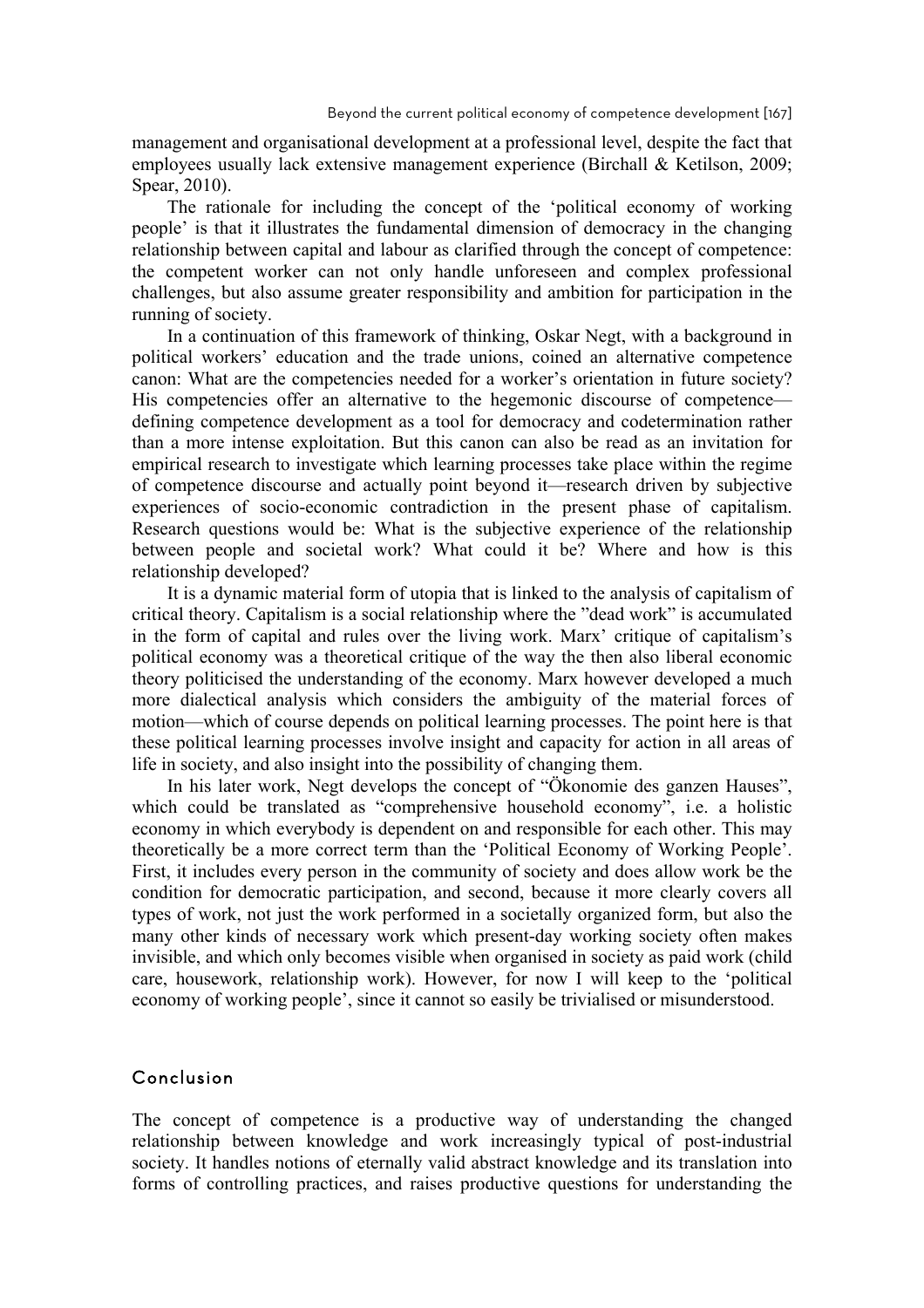subjective process by which experience is processed and become potentials in new concrete practices. It provides for a more dynamic and situational understanding of human potential in work and life. The concept of competence can therefore also serve as a productive concept for understanding the functioning of educational systems and their interaction with other learning environments.

However, on the basis of the concept of competence, a political-economic discourse regime has been established, which subordinates people's learning needs and career opportunities under a "capitalist political economy", through the logic of competition and markets. Bureaucratic control and comparison techniques have attempted to describe competencies as static items that can be possessed and accumulated. The dynamic, situated, and subjective nature of competence development has been rendered invisible.

Other forms of description not politically subordinated to socio-economic competition at enterprise, sector or regional level, have focused on the concrete procedural aspects. This reveals clearly the altered relationship between work and knowledge. Industrial sociology has identified the need for new types and concepts of qualifications, but has been unable to fully re-conceptualise the relationship between knowledge, work, and worker. In the practical implementation of the competence discourse as a common framework for understanding learning and skills between business and education, the following operational question very soon arises: how should human potentials be assessed in a dynamic way, which is realistic for employment as well as formal education? This question has not been answered in the development of the competence discourse.

There is a need for an alternative socio-psychological theorising of competence development as a subjective process. The premise is that competence is a learning tool and potential based on the processing of past experiences. It will therefore to a great extent be intertwined with learning theory that deals with learning at work and in relation to work. Learning and knowledge are practically situated and experienced, but an understanding of them must also involve psychodynamic aspects of motivation, defence mechanisms, identity development, and the "knowledge-sociological" issues of the societal embedding of knowledge in occupations and professions.

Politically, competence must be understood as the potential instrument of power of working people to achieve self-determination at work, and so enhance democracy at the societal level. Empirical research in competence development, and theoretical (historical-societal) interpretation of existing research in this area, is the alternative to subjugating oneself to an economic, reified, competence discourse. A conception of 'the political economy of working people' as an economic order based on ecological and democratic sustainability can hardly be imagined, let alone realised within contemporary discourses of competence development and experimental reform. It is therefore vital that criticism of the discursive regime uncovers the material contradictions and potentials obscured by that regime.

### Acknowledgements

I would like to explicitly thank the unknown reviewers for very valuable comments—I have not been able to follow all their suggestions with the constraints of time and space but they will inform my continuing work. I also want to thank Kathy Nicoll for great patience and help with a difficult translation.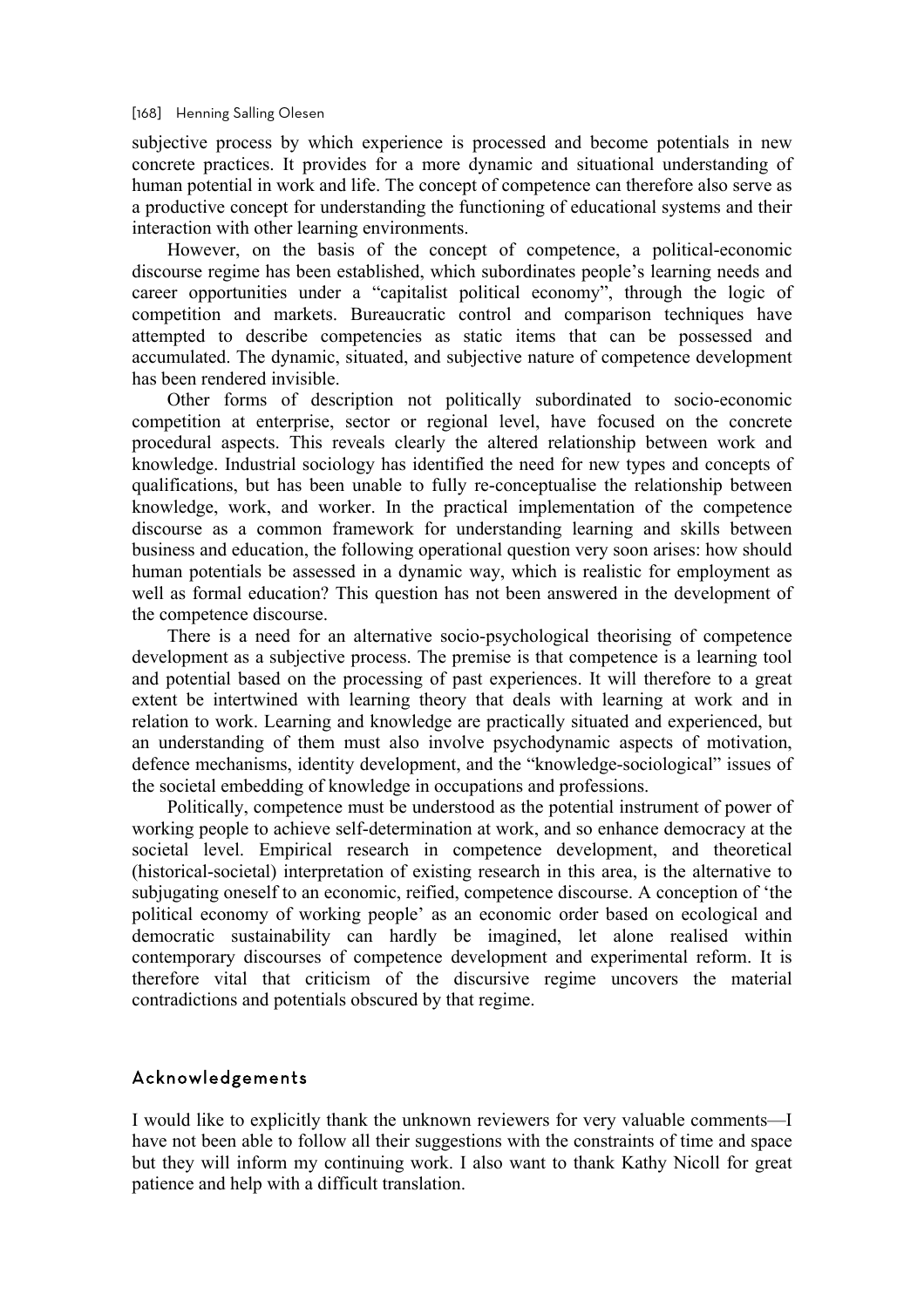Beyond the current political economy of competence development [169]

## References

- Alberici, A., & Serreri, P. (2003). *Competenzee formazione in età adulta. Il bilancio di competenze*. Roma: Casa Editrice Monolite.
- Andersson, P., Fejes, A., & Sandberg, F. (2013). Introducing research on recognition of prior learning. In, *International Journal of Lifelong Education, 2013,* 32(4), 405-411.
- Andersen, V., Illeris, K., Kjærsgaard, C., Larsen, K. T., & Salling Olense, H. (1996). *General qualification: 11. Report.* Roskilde University: Adult Education Research Group.
- Birchall, J., & Ketilson, L. H. (2009). *Resilience of the Cooperative Business Model in times of Crisis*. Geneva: ILO.
- Bering, I. (2002). *Når det dårlige arbejde også er godt*. Roskilde University: Dissertation. Retrieved from: http://rudar.ruc.dk/bitstream/1800/295/1/Naar\_det\_daarlige.pdf.
- Dybbroe, B. (2012). Work Identity and Contradictory Experiences of Welfare Workers in a Life History Perspective. In Salling Olesen, H. (Ed.).Cultural Analysis and In-depth Hermeneutics—Psychosocietal Analysis of Everyday Life Culture, Interaction, and Learning. *Forum for Qualitative Social Research,*13(3). Retrieved from: http:nbn-resolving.de/urn:nbn:de:00114-fqs1203214
- Evett, J. (2011). A new professionalism? Challenges and opportunities. In *Current Sociology,* 59(4), 406- 422. doi:10.1177/0011392111402585
- Gnahs, D. (2007). *Kompetenzen – Erwerb, Erfassung, Instrumente.* Bonn: DIE.
- Illeris, K. (Ed.). (2009). *International Perspectives on Competence Development.* London: Routledge
- Kern, H., & Schumann, M. (1970). *Industriearbeit und Arbeiterbewusstsein*. Frankfurt am Main: EVA
- Lutz, B. (1989). *Expertensysteme und industrielle Facharbeit*. Frankfurt am Main: Campus
- Negt, O. (1963). *Soziologische Phantasie und Exemplarisches Lernen*. Frankfurt am Main: Verlagsanstalt EVA
- Negt, O., & Kluge, A. (1981). *Geschichte und Eigensinn.* Frankfurt am Main: Zweitausendeins.
- Negt, O. (2001). *Arbeit und menschliche Würde.* Göttingen: Steidl
- Rychen, D. S., & Salganik, L. H. (Eds.). (2001). *Defining and Selecting Key Competencies.*  Seattle/Toronto/Bern/Göttingen: Hogrefe & Huber
- Salling Olesen, H. (1996). A new concept of qualification. In Olesen, H. S., & Rasmussen, P. (Eds.). *Theoretical issues in adult education research.* (pp. 226-242). Frederiksberg: Roskilde Universitetsforlag.
- Salling Olesen, H. (1999). Political Economy of Labour [Die Selbstaufhebung des Proletariats als kollektiver Lernprozess?] In: Salling Olesen, H., & Forrester, K.(Eds.). (2000). *Adult Education and the Labor Market,V.* (pp.11-26). Copenhagen: Roskilde University Press
- Salling Olesen, H. (2004). *Certification and Validation of Competences and Prior Learning*. Washington: World Bank Publications.
- Salling Olesen, H. (2007a). Professional Identities, Subjectivity and Learning. In: West, L., Alheit, P., & Andersen, A. S. (Eds.). *Using Biographical and Life History Approaches in the Study of Adult and Lifelong Learning*. Frankfurt am Main: Peter Lang Verlag.
- Salling Olesen, H. (2007b). Theorizing Learning in Life History a psychosocietal approach, In *Studies in the Education of Adults*, 39(1), 38-53
- Salling Olesen, H. (2009). Oskar Negt and a few other Germans. Lecture at Researching Work and Learning, (RWL), 6. Retrieved from: http://www.youtube.com/watch?v=iX9wkhvPrkI
- Salling Olesen, H. (2011). Exploracao do sujeito problematico: historia de vide, subjetividade, experiência de vida [Researching the Problematic Subject: Life History, Subjectivity, Life Experience]. *In, Educacao*, 34(2), 137-146.
- Salling Olesen, H. (Eds.). (2012). Cultural Analysis and In-depth Hermeneutics—Psycho-societal Analysis of Everyday Life Culture, Interaction, and Learning. In, *Forum for Qualitative Social Research,* 13(3), Art.4
- Salling Olesen, H., & Weber, K. (2002). Chasing the Potentials for Adult Learning. Lifelong Learning in a Life History Perspective, In *Zeitschrift für Qualitative Bildungs-, Beratungs- und Sozialforschung*, 3(2)
- Sawchuk, P. (2006). Work and the labour process: "Use-value" and the rethinking of skills and learning. In, *Journal of Industrial Relations,* 48(4), 238–259.
- Sawchuk, P. (2007). Technological Change, Learning, and Capitalist Globalization: Outsourcing Step-by-Step in the Canadian Public Sector. In *Canadian Journal of Studies in Adult Education.* 20(2), 87- 98
- Sommer, F., & Sørensen, J. H. (2000). Technology and market forces and how they are as well conditioned by as influencing institutionalized industrial relations. In: *Exploring Trends in*